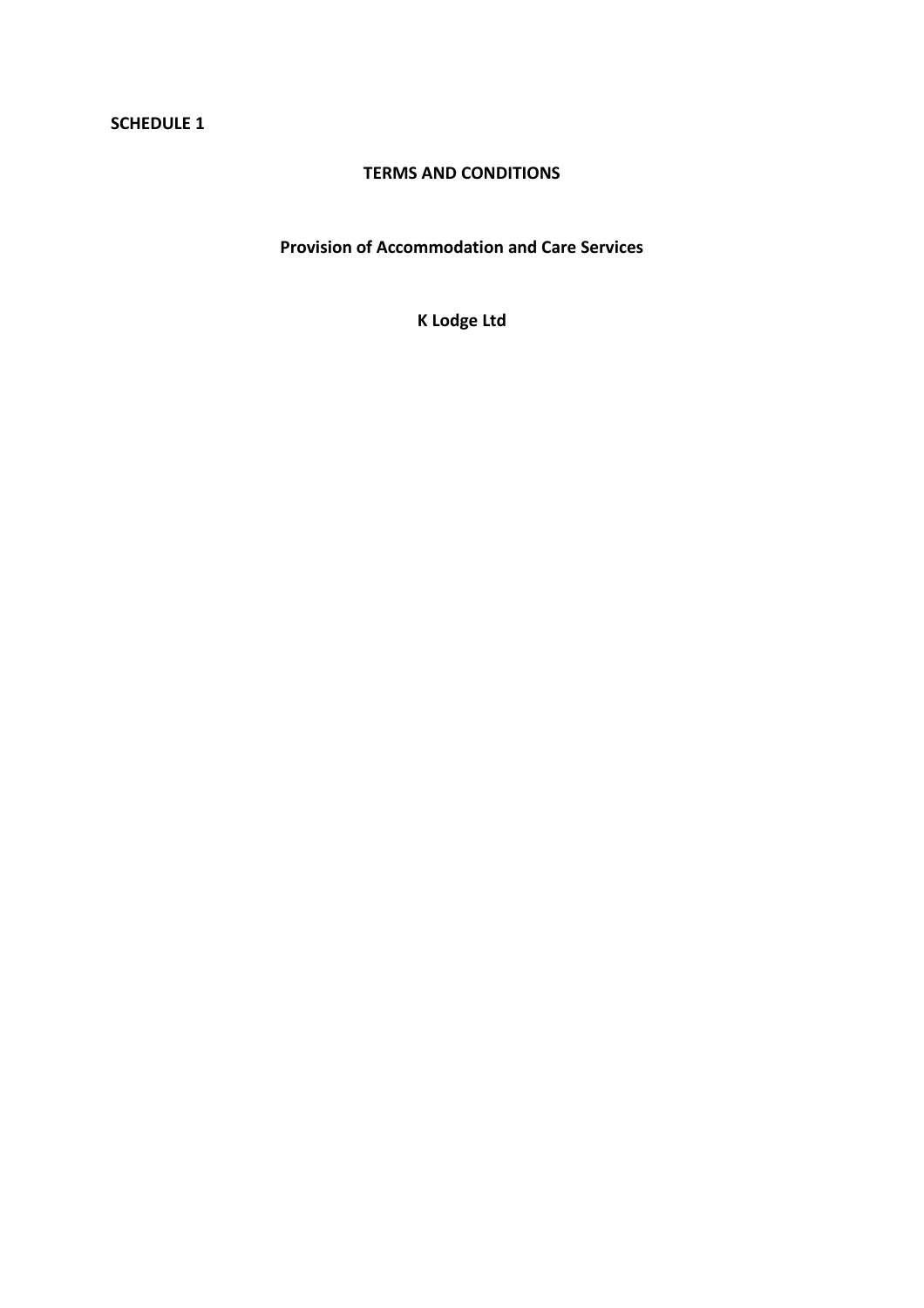|   |     |                                        | Page No |
|---|-----|----------------------------------------|---------|
| A |     | <b>AGREEMENT GUIDE AND KEY TERMS</b>   |         |
| B |     | <b>TERMS AND CONDITIONS</b>            |         |
|   | 1.  | <b>Statement of Terms</b>              |         |
|   | 2.  | Philosophy of Care                     |         |
|   | 3.  | Rights of Residency/Room Allocation    |         |
|   | 4.  | Health                                 |         |
|   | 5.  | <b>Trial Period</b>                    |         |
|   | 6.  | Fees                                   |         |
|   | 7.  | Fee Reviews                            |         |
|   | 8.  | <b>Additional Services</b>             |         |
|   | 9.  | <b>Changes to Funding Arrangements</b> |         |
|   | 10. | Termination                            |         |
|   | 11. | Deposit                                |         |
|   | 12. | Insurance                              |         |
|   | 13. | Smoking and Alcohol                    |         |
|   | 14. | <b>Equality and Diversity</b>          |         |
|   | 15. | Visiting                               |         |
|   | 16. | Medication                             |         |
|   | 17. | <b>Benefits</b>                        |         |
|   | 18. | <b>Personal Possessions</b>            |         |
|   | 19. | <b>Temporary Absence</b>               |         |
|   | 20. | Data Protection and Confidentiality    |         |
|   | 21. | Comments, Complaints, Grievances       |         |
|   | 22. | Lasting Power of Attorney              |         |
|   |     |                                        |         |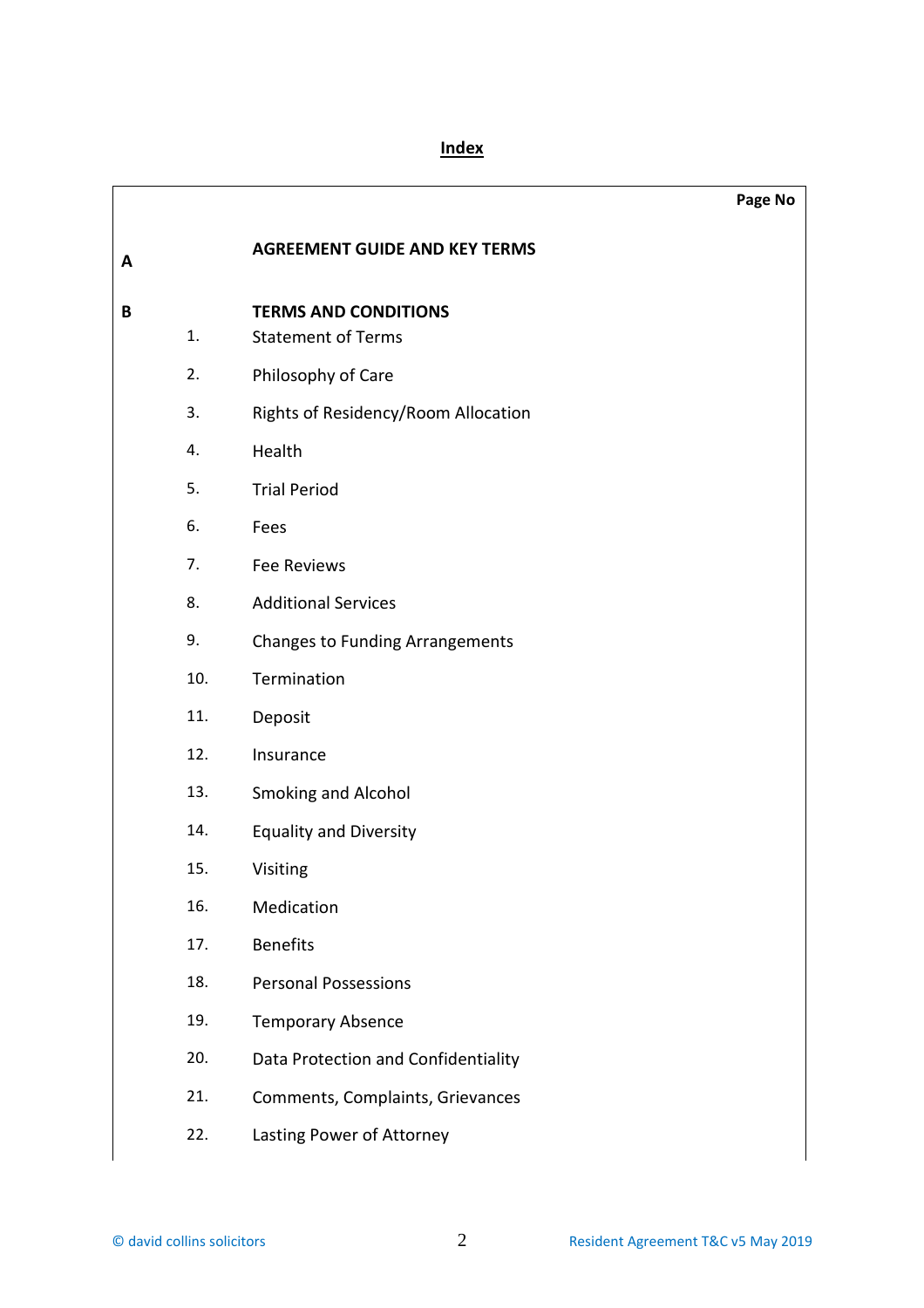## 23. **Additional Terms**

- 1. Force Majeure
- 2. Notices
- 3. Severance
- 4. Waiver
- 5. Variation
- 6. Entire Agreement
- 7. Third Party Rights
- 8. Governing Law and Jurisdiction
- 9. Consumer Contract Regulations
- 10. Privacy Notice

### **SECTION A**

## **AGREEMENT GUIDE AND KEY TERMS**

We recognise that moving into a care home is a significant decision. Our aim is to assist you in making the right choice by making the terms upon which we provide care and accommodation clear and transparent. We will be entering into an agreement in which both parties will have rights and obligations. In our Terms and Conditions, we have attempted to set out in plain English those rights and obligations.

You will have been provided with our '**Key Information'** and '**Further Information**' fact sheets which set out information that we consider is important to share with you to assist you making an informed decision about whether you want to move into our care home. These Terms and Conditions include and expand upon the information set out in those fact sheets.

The Terms and Conditions form part of the Agreement. By signing the Agreement, you are entering a legal agreement. We therefore advise that you review both the Agreement and Terms and Conditions carefully and seek independent legal advice should any issue be unclear.

### **KEY TERMS**

In the Terms and Conditions, we have highlighted in blue the "Key Terms". We draw your specific attention to the following key terms and advise that you consider these carefully. Please note the following points are a summary only and you are referred to the full Terms and Conditions.

**TRIAL PERIOD:** (Clause 5) You are entitled to a trial period of 28 days or longer if agreed with the manager in writing. During this period, you may terminate your placement on 7 days' notice.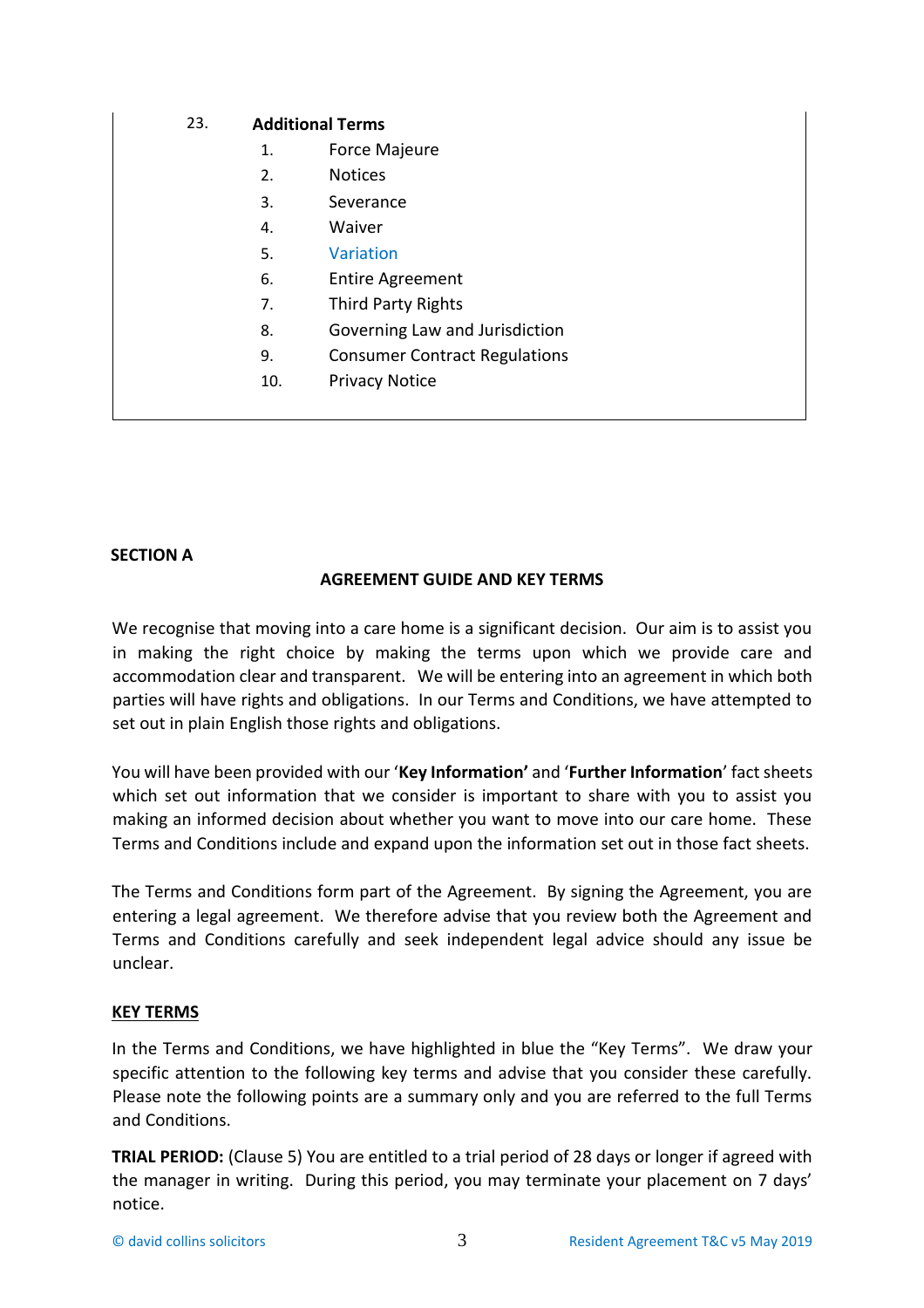**FEES and FEE REVIEWS:** (Clauses  $6 - 8$ ) The fee payable is set out in the Agreement for the Provision of Care Services ('the Agreement') and the Statement of Fees set out in Appendix 1 to the Agreement. Our range of fees is set out in the **Key Information Fact Sheet.** Fees are payable monthly in advance. The services covered by the fees include standard care, accommodation, food, laundry, utilities and a range of activities. We are able to provide additional services at additional cost. Staff escorts to appointments are additional services and charged at additional cost. Payments towards your fees made by any other funding body (Local Authority/NHS) will be deducted from the amount you are required to pay. However, you remain liable for the total fee. If your needs change and you require a higher level of care the fees charged may increase. Fees are reviewed annually or if there is a change in your needs or if there is a significant legislative change that impacts upon our costs. We may undertake an assessment of your ability to pay our fees and may require that you have sufficient funds to pay our fees for a minimum period of 1 year. We will provide you with 28 days' written notice of an annual fee increase.

**CHANGES IN FUNDING ARRANGEMENTS:** (Clause 9) If you become eligible to receive state funded assistance towards the cost of your fees or indeed in full payment of your fees, the amount/contribution you receive may not meet the whole amount of our fee and you or a family member may be required to meet the shortfall. If you are unwilling or unable to meet the shortfall, we may have to terminate the placement.

**GUARANTOR**: (Clause 9) If you are unable or unwilling to provide evidence of your financial means demonstrating that you are able to meet our fees, or at our discretion, we may request that someone acts as a guarantor. The guarantor will be required to enter into a formal agreement in which they guarantee to pay our fees should you fail to do so. If the guarantor is unable to pay, we may have to commence court proceedings to recover the sums due and further we may have to terminate this agreement.

**THIRD PARTY TOP UP AGREEMENT:** (Clause 9) If you become eligible for local authority funded assistance the amount that the local authority pays to us may not meet our total fees. If this is the case, we may require that a third person, (usually a family member) agrees to pay a top up fee. A formal agreement will be entered into between the third party and the local authority. The third party should be aware that they will liable to pay this fee throughout the period of your residency whilst your fees continue to be paid by the local authority. Default by the third party may result in you being having to leave the Home.

**ADDITIONAL FEE FOR SUPERIOR STANDARDS/SERVICES AGREEMENT:** (Clause 9) If you become eligible for NHS Continuing Healthcare Funding, all of your healthcare and social care needs will be met by the NHS. The CHC fees meet the costs of the care and accommodation required to meet your assessed care needs. Whilst the amount that the NHS pays will meet be sufficient to meet your assessed needs, this may not be meet our full fees. If you choose or we provide a higher standard of accommodation than required to meet your assessed needs', you may be required to pay an additional fee for the higher quality accommodation and/or additional services provided.

**FIRST PARTY TOP UP AGREEMENT (12 WEEK PROPERTY DISREGARD):** (Clause 9) When entering a care home for the first time a local authority may undertake a financial assessment to determine if you are eligible for state funding. During the first 12 weeks of your placement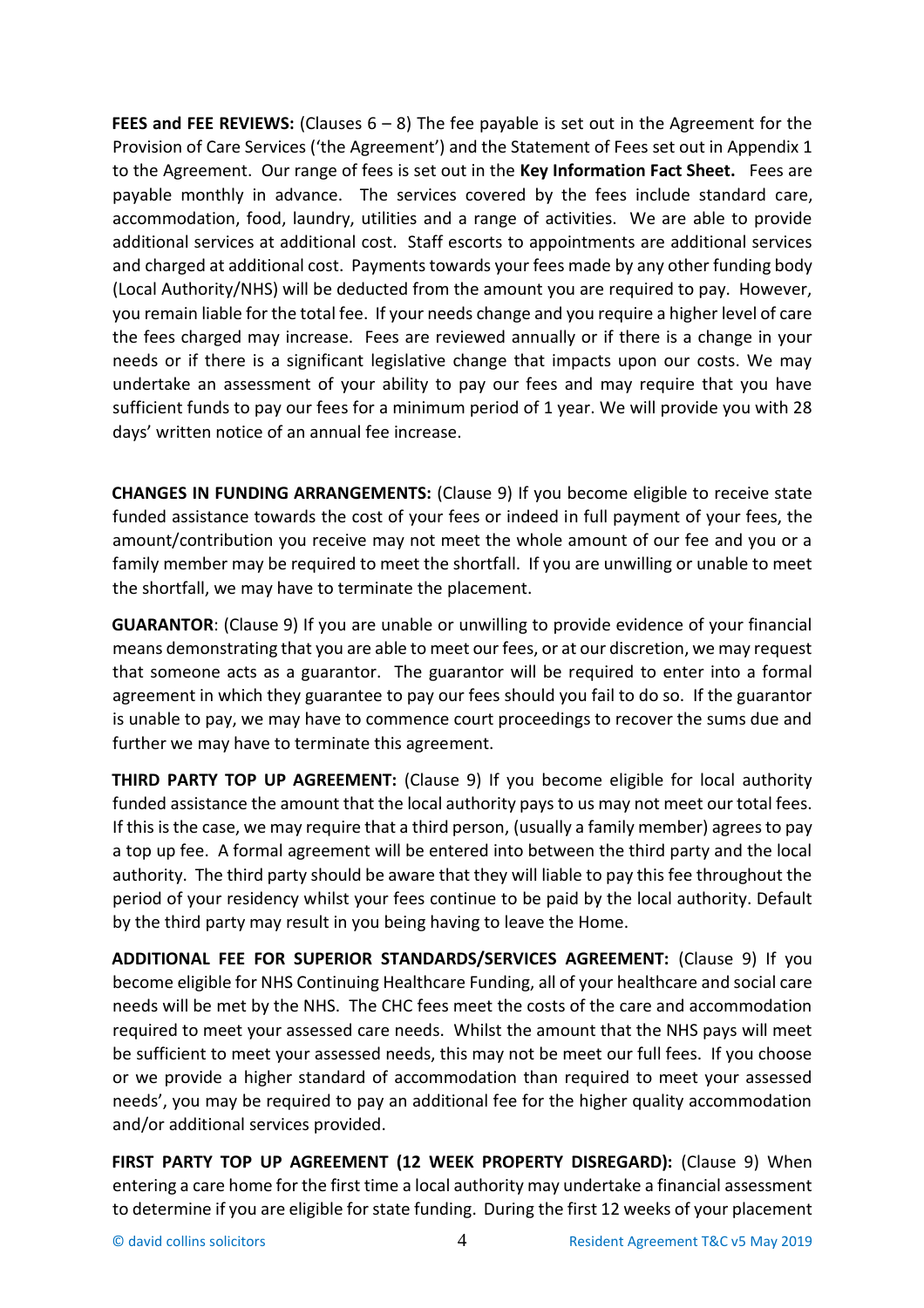the local authority will disregard the value of your property in determining whether you are eligible to receive state funding. If the local authority assesses that you are eligible to receive state funded care or a contribution to your care costs, the amount that the Local Authority may agree to pay may not cover our full fees. In this situation you may be required to pay a Top Up to meet the full cost of our fees. This is known as a 'First Party Top Up'.

**FIRST PARTY TOP UP – DEFERRED PAYMENT AGREEMENT: (Clause 9) If you have a property** to sell a local authority may enter into a Deferred Payment Agreement with you whereby it agrees to meet the costs of care until such time as your property is sold and you will repay to the local authority fees paid on your behalf. The Local Authority may not agree to pay our full fees. In this case you may be required to pay the difference. This is known as a 'First Party Top Up'.

**TERMINATION:** (Clause 10) Other than in the Trial Period, either party may terminate this agreement on 28 days' notice. Shorter notice of termination can be given by us if; sums due under the Agreement are not paid, we are unable to meet your needs or if your behaviour or the behaviour of a relative or visitor places you, other residents or our staff at risk of harm.

**DEPOSIT:** (Clause 11) On admission to the Home you may be required to pay a security deposit equal to **1 months' fees.** The deposit will be retained in a ring-fenced account. Any sums owing to the Company on termination of the Agreement will be deducted from the deposit and the balance repaid to you.

**INSURANCE:** (Clause 12) The Company's insurance policy covers personal effects to the value of £500 (except cash) and high-risk items including jewellery, hearing aids and dentures.

**TEMPORARY ABSENCE:**(Clause 19) If you are temporarily absent from the Home, we will keep your room for you. We will continue to charge our full fee. If your absence becomes prolonged (over 8 weeks) and you wish us to keep your room, we will review our fees to see if we are able to offer a discounted fee. However, many of our costs; for example; staff, mortgage, utilities are fixed costs which will not reduce if you are absent from the Home. If the NHS stops paying FNC contributions during a period of absence the fees that you are required to pay may increase.

**COMPLAINTS:** (Clause 21) If you are unhappy with any aspect of the service you have the right to complain. We have a robust complaints' process, the details of which are set out in our complaints policy. If you have cause to complain this will not affect your care and treatment and rights under the Agreement.

**VARIATION:** (Clause 23.5) We reserve the right to vary the Terms and the Condition of the Agreement in order to be able to deliver an effective and efficient service. If we vary the terms we will always act reasonably. Variations will be made in writing and 4 weeks' notice will be given.

LASTING POWER OF ATTORNEY: (Clause 22) If in the future a Resident no longer has the mental capacity to manage their affairs, they may need a representative appointed. Not having a Power of Attorney appointed can impact upon your ability to pay your fees and meet your obligations under this Agreement. We therefore recommend that you arrange for the appointment of a Power of Attorney to manage your financial affairs in the event that you are no longer able to.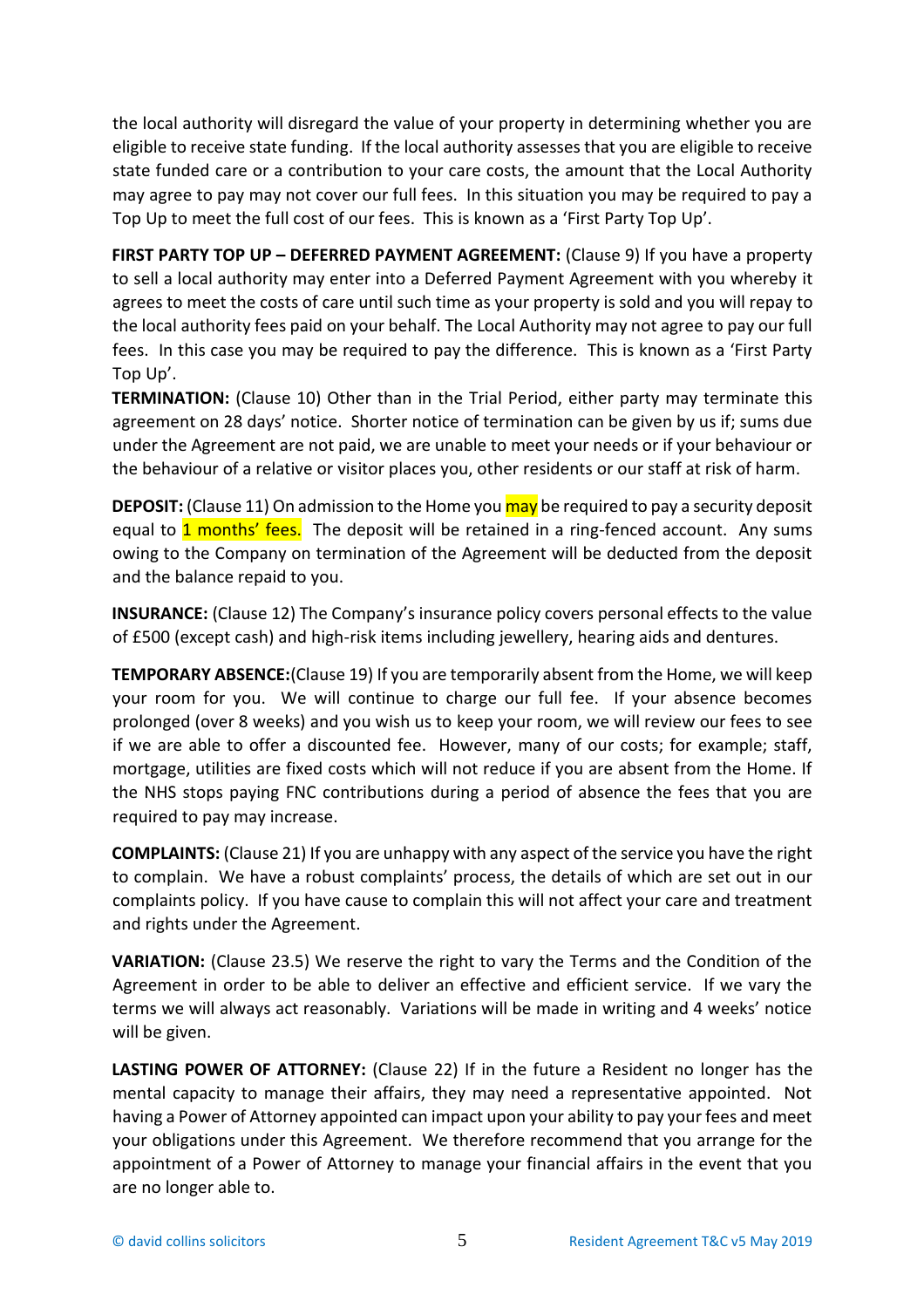#### **SECTION B**

#### **TERMS AND CONDITIONS**

### **1. KEY TERMS AND DEFINITIONS**

- 1.1. The Terms and Conditions contained in this document apply to the people we support. In this document, where we refer to '**we'**, **'us'** or 'the **Company'** or to a similar expression, the reference is to the **'Company'** or **'Home'**.
- 1.2. References within this document to '**Resident, you and yours'** are references to the person named within the Agreement who is to receive the accommodation, personal care and (where necessary) nursing care.
- 1.3. References to **'Client, Client's Next of Kin'** or **'Client's Representative'** are references to the party to the Agreement who enters into the Agreement to pay our fees in consideration for provision of services under this Agreement to the **'Resident'.**
- 1.4. References within this document to '**week'** or '**weekly**' are references to the 7day period commencing on a Saturday and ending on the following Friday (inclusive).
- 1.5. References within this document to '**Manager**', are references to the individual responsible for the overall running of the Home.
- 1.6. **Funded Nursing Care** is a contribution paid by the NHS to the cost of nursing care provided by a registered nurse.
- 1.7. **NHS Continuing Healthcare** is a free package of care for people who have a primary health need. Such care is provided to meet health and associated social care needs arising because of a disability, accident or illness. It is arranged and funded by the NHS. It is not means tested and is based on assessment of need following criteria set out in a National Framework. NHS continuing healthcare can be withdrawn if your assessed needs no longer meet the eligibility criteria.
- 1.8. **Local Authority Funding** is funding paid by the local authority to meet your assessed social care needs. Local Authority funding is means tested and eligibility will depend on each local authority's assessment criteria.
- 1.9. **Third Party-Top-Up** refers to a payment made by a third party towards the costs of the Resident's care in order to meet the shortfall between what a local authority will pay, and the fees charged.
- 1.10. **First -Party-Top-Up** refers to a payment made by the Resident towards the costs of the Resident's care in order to meet the shortfall between what a local authority will pay.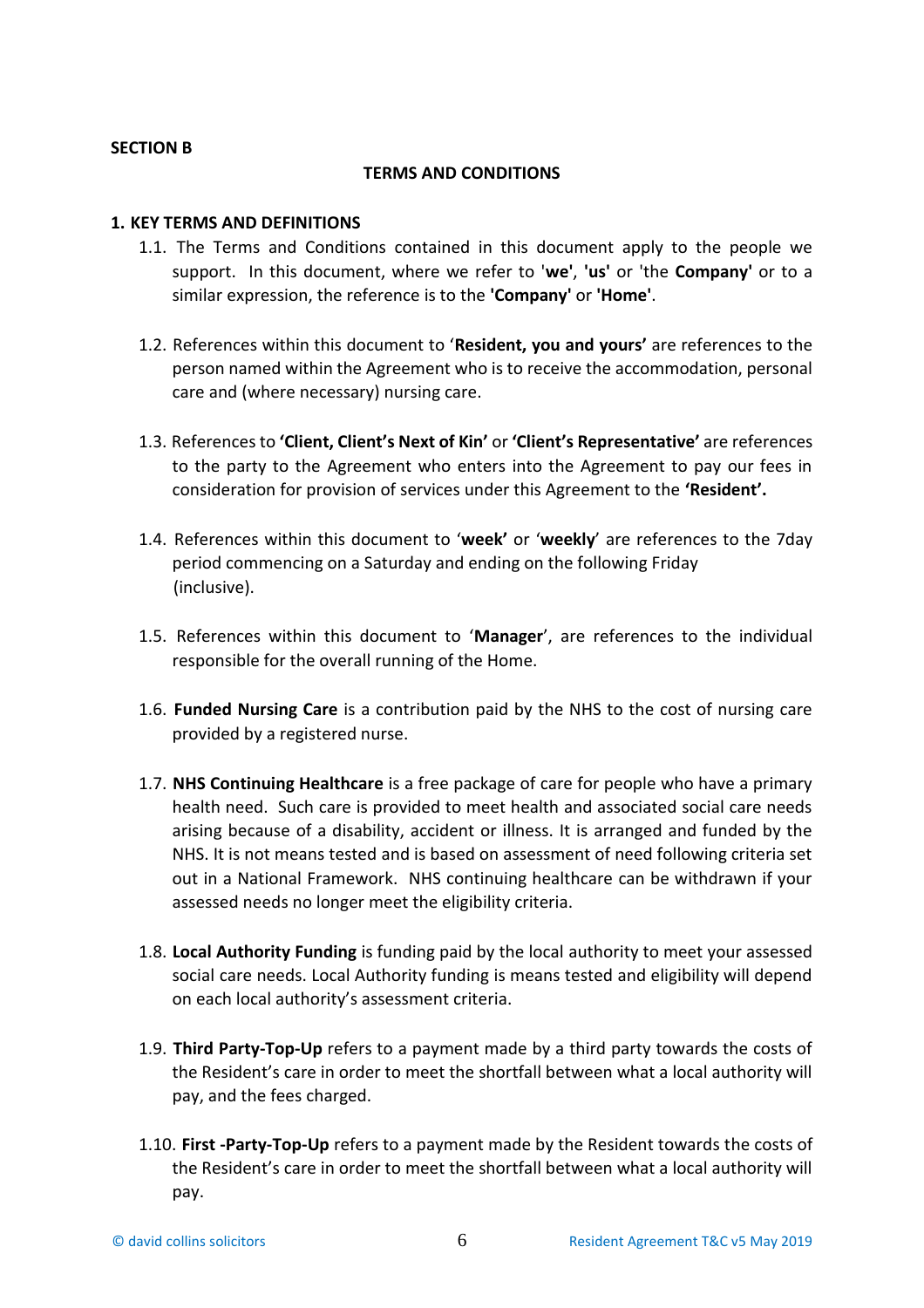- 1.11. **Guarantor** refers to an individual who enters into an agreement guaranteeing to pay the fees in the event that the Client' fails to do so.
- 1.12. **Total Fees** refers to the Total Weekly fee that is due for the provisions of services under this Agreement set out in the Statement of Fees at Appendix 1.

## **2. PHILOSOPHY OF CARE**

- 2.1. The Company will try to provide a comfortable and happy home and hopes that its residents will enjoy living at the Home. The Company, the staff and management within the Home will do everything possible to respect residents' rights, particularly by observing the values of privacy, dignity, independence and choice which can be threatened by living in a communal environment and having to cope with disabilities. The Company recognises that providing good care is a co-operative process and it will attempt to consult its residents and, where appropriate, their relatives, friends and representatives at all times and as fully as possible. This document should be read and interpreted in light of these principles.
- 2.2. The Company aims at all times to comply with the Fundamental Standards and regulatory requirements within the Home.

## **3. RIGHTS OF RESIDENCY/ROOM ALLOCATION**

- 3.1. Residency in the Home does not constitute any tenancy nor an assured tenancy under the Housing Act 1988 and does not create or infer any right to security of tenure. The Resident will be allocated a room on admission which they will occupy as a licensee only.
- 3.2. The Company would not normally ask a Resident to move from one room to another; however, we reserve the right to relocate a Resident at any time to ensure we are able to deliver effective and efficient care services in line with assessed needs. The Company will undertake to provide a reasonable period of notice of such relocation and will discuss reasons with the Resident and their representative unless there are exceptional circumstances which require an urgent move. If such a move is unacceptable to the Resident or the Client, then they have the right to terminate the Agreement with immediate effect without penalty.
- 3.3. The Company shall have, and requires, full, free and unrestricted access to the room in order, amongst other things, to provide the services referred to in this document.

### **4. HEALTH**

4.1. On acceptance of their residence at the Home, a care plan will be prepared to outline the management of the Resident's care. The Resident (or where appropriate), their appointed representative/relative(s)) will be invited to state what they want from their care and will be advised as to how we will endeavour to meet these objectives.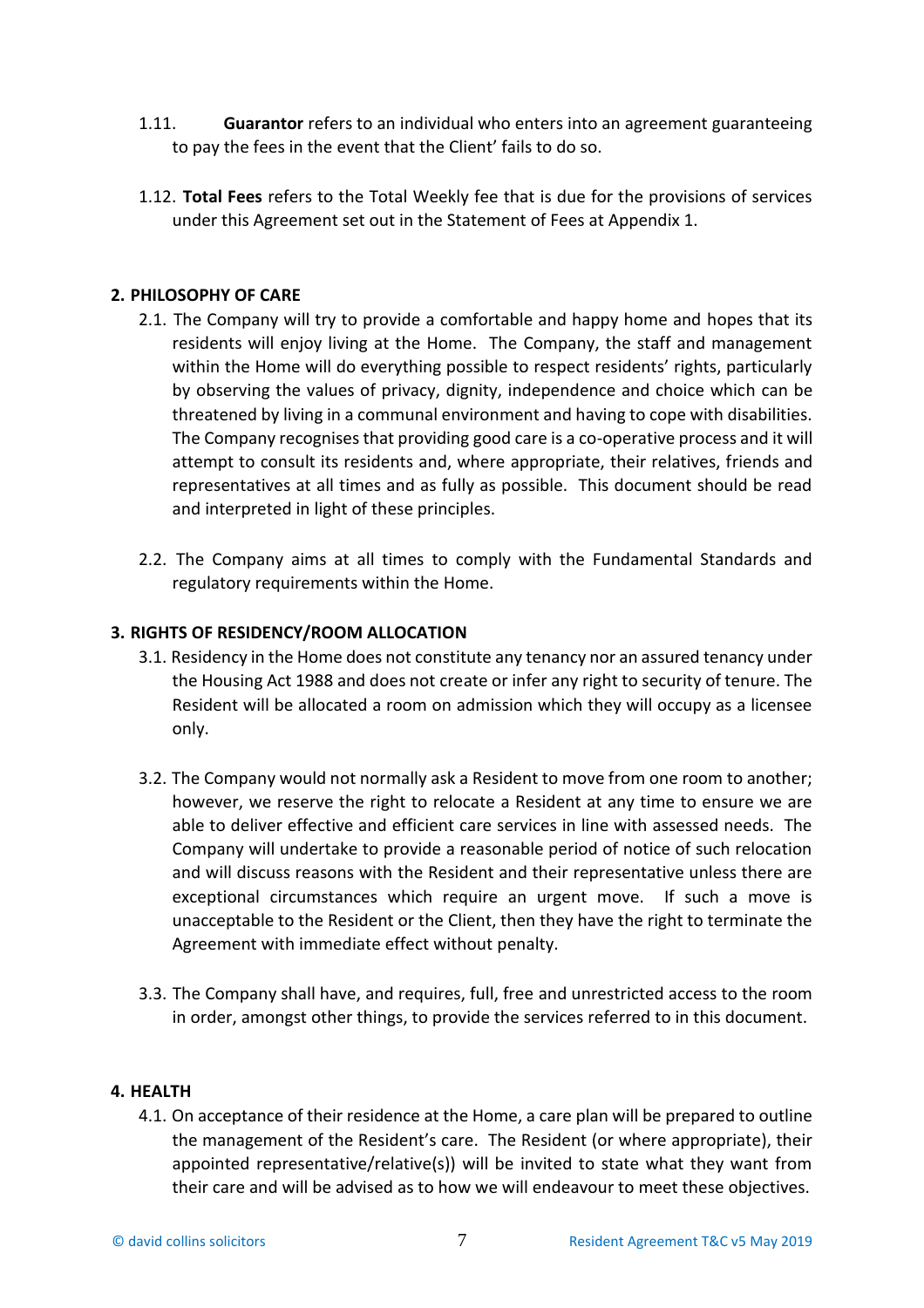- 4.2. The Company will comprehensively assess and document the Resident's health needs. Care will be provided in accordance with that assessment to ensure that the Resident's needs are met including:
	- Maintaining personal and oral hygiene;
	- Identifying pressure sores or the risk of developing pressure sores and undertaking appropriate preventative action;
	- Supporting Residents with continence in accordance with their NHS continence assessment;
	- Monitoring mental health;
	- Ensuring that the necessary aids and equipment are provided and used;
	- Providing appropriate opportunities for exercise and physical activities;
	- Identifying and acting on any risk of falling;
	- Regularly assessing and acting on nutritional needs including monitoring weight gain or loss;
	- Enabling the Resident to register with a GP and dentist of their choice, subject to the GP and dentist's agreement;
	- Facilitating access to specialist medical, nursing, dental, pharmaceutical, chiropody and therapeutic services, and hospital and community health care as required;
	- Ensuring access to hearing tests and sight tests and to appropriate aids;
	- Providing information and/or signposting for advice about entitlements to health care;
	- Informing the Resident's next of kin or representative of serious illness or death.

The above list is not exhaustive, and the Company will discuss with the Resident (and their representatives) their health needs and access to health care.

### **5. TRIAL PERIOD**

- 5.1. The Resident will be entitled to a trial period on first being admitted to the Home. This will be for a period of 28 days from the date of admission or for such other period as shall be agreed in writing between the Manager and the Resident and/or Client.
- 5.2. Notice of one week will be required from either party to terminate the Agreement during this trial period.
- 5.3. All fees as prescribed in clause 6 are payable during this period.

### **6. FEES**

- 6.1. The Total Fees payable for the provision of services are set out in the Agreement and the Statement of Fees at Appendix 1.
- 6.2. Fees are payable from the date when we are informed by the Resident (or on their behalf by their appointed representative/relative) that they wish to come to the Home, and we hold a place for them unless otherwise agreed with the Manager in writing.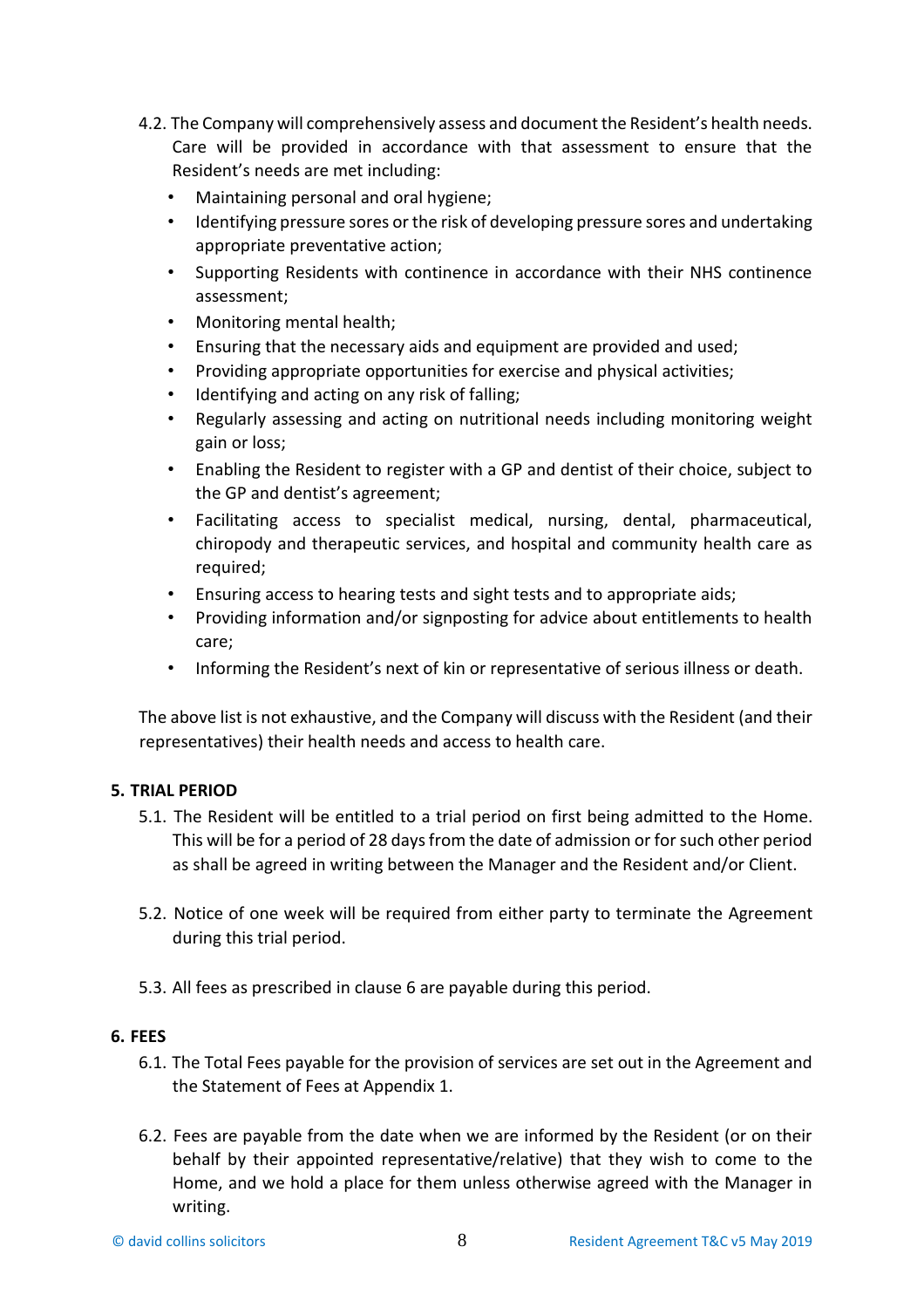6.3. Unless otherwise provided for within this Agreement, the Total Fees payable under this Agreement remain the liability of the Client.

## **Services Included in Basic Fee**

- 6.4. Unless otherwise stated, the fees charged under this Agreement for the services provided hereunder include:
	- staffing the Home on a 24-hour basis to provide a medium level of care and support services in accordance with the Resident's assessed needs,
	- accommodation,
	- full board including snacks,
	- cleaning of rooms,
	- a range of activities,
	- periodical decorating of the Resident's room,
	- the provision of professionally qualified nursing staff (where the Resident is admitted as a nursing Resident),
	- a reasonable choice of menus (including special diets),
	- the laundering of bed linen and personal clothing not requiring dry cleaning.

# **Fees for Enhanced Care**

- 6.5. Some Residents will at the time of admission or during the period of their residency require enhanced levels of care, for example one to one supervision or care. If enhanced care is required (including one to one care), an additional fee will be charged calculated on the basis of the enhanced level of care that is required.
- 6.6. If the Resident has been assessed as requiring enhanced levels of care before admission our additional fees charged will be set out in the Statement of Fees.
- 6.7. If the Resident's needs change during the period of their residency, requiring enhanced levels of care, the Company may increase the fees in order to meet this enhanced level of care. An assessment of need will be undertaken before the fees are increased.
- 6.8. We will use our reasonable endeavours to provide the Client with 7 days' notice in the event that enhanced levels of care are required. Enhanced levels of care will only be initiated without 7 days' notice by the Company in the event that this is required in order to protect the Resident, other residents or staff from the risk of harm. In this case we will give the Client prior notice of the increase in fees. If you do not wish to pay the fees for the enhanced levels of care you can terminate this Agreement without penalty with immediate effect.

# **Funded Nursing Care Contributions from the NHS**

6.9. If the Resident requires nursing care, the CCG will assess whether you are eligible to receive Funded Nursing Care (FNC). FNC is a payment made by the NHS to the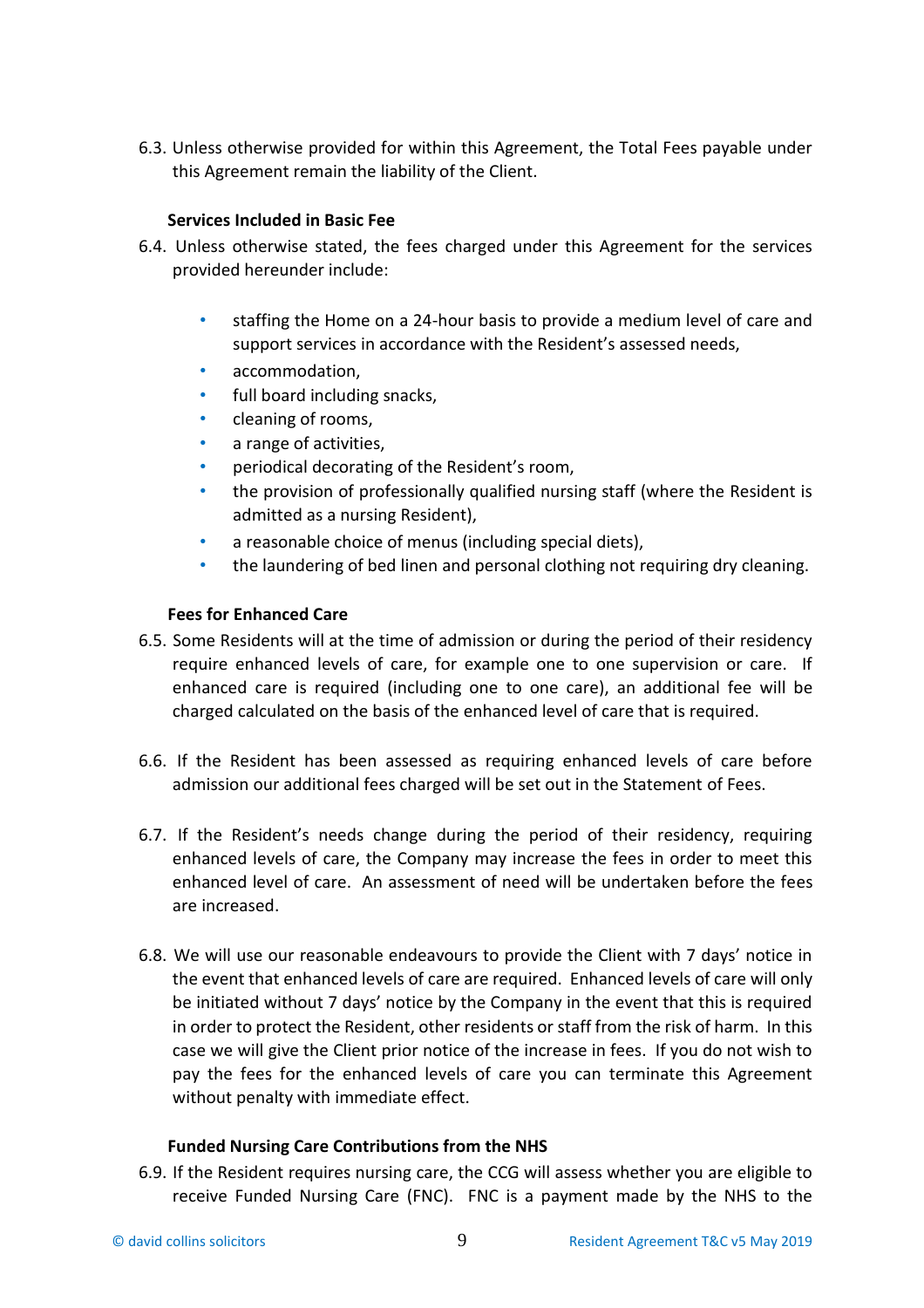Resident towards the costs of nursing care provided by a registered general nurse. If the CCG has assessed that you are eligible for Funded Nursing Care (FNC) and agrees to pay this direct to the Home this will be deducted from the **Total Fee** set out in Appendix 1 and you will charged the net amount. The Client will, however, remain liable for the **Total Fee** in the event that FNC funding is withdrawn or if the CCG defaults on payment.

6.10. If the resident is admitted to hospital, the CCG may stop making FNC payments to the Home during the period of the admission. As the Client remains liable for the **Total Fee**, this may result in an increase in fees payable by the Client.

# **Payment of Fees**

- 6.11. Fees are payable in advance on the first day of each month paid by Standing Order or Cheque unless alternative arrangements are agreed in writing.
- 6.12. All accounts must be settled within seven days of presentation of an invoice.
- 6.13. If written notice to terminate this Agreement has been given by the Company or by the Client in accordance with the terms of this Agreement, then any fees paid in advance to the Company (insofar as those fees cover a period that is in excess of the required notice period) will be apportioned on a pro-rata basis and reimbursed to the Client save for any deductions made in accordance with the Terms and Conditions set out herein.
- 6.14. Any amount due within the terms of this Agreement and not paid to the Company on its due date will bear interest from the due date to the date of actual payment at a rate of 2% above the Bank of England Base Rate. Interest due must be paid together with the amount of arrears in question.
- 6.15. The Company is entitled to recover all legal fees and other expenses incurred in pursuing payment of any overdue fees and other sums payable under the Agreement that are not paid in accordance with these Terms and Conditions.

# **7. FEE REVIEWS**

- 7.1. The fees that the Company charge are calculated taking into account a number of factors. In order to comply with regulations, we must ensure that we are financially viable. There are a significant number of external factors that influence our costs and consequently the fees that we charge. For example, the rates that the NHS pay nurses can impact upon the rates that we are required to pay in order to recruit the best staff, the amount the local authority and CCG pay for state funded residents can impact upon our revenue and the fees that we have to charge. The Company uses its reasonable endeavours to ensure the basis for any increase in fees charged is reasonable and transparent.
- 7.2. The Company will carry out a review of its fees annually, or more frequently if one of the events set out in **clause 7.5** below should arise.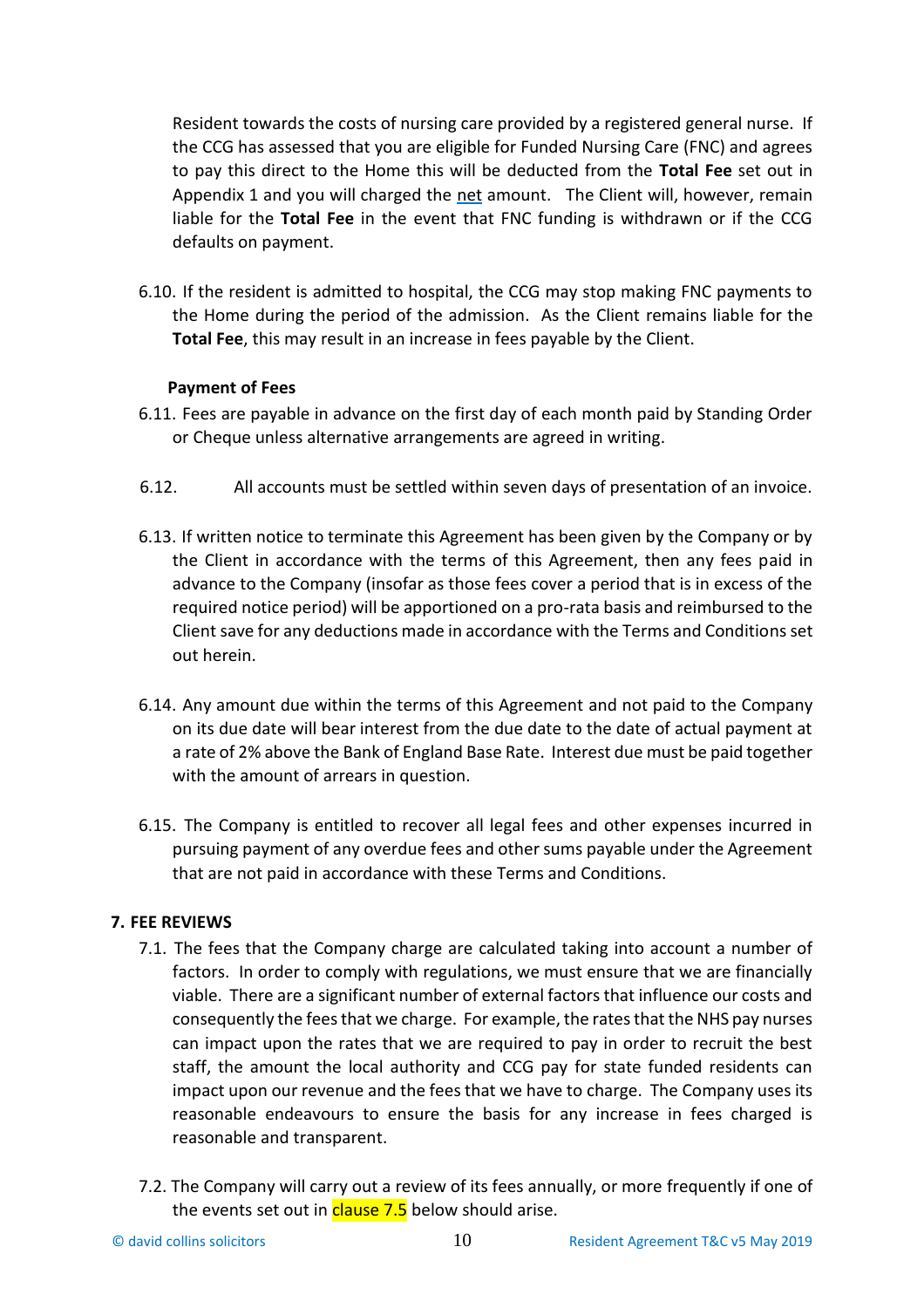- 7.3. The Company's annual fee review takes place on 1 April.
- 7.4. The Company's fees will increase by 5% per annum.
- 7.5. In addition to annual fee reviews the Company will carry out a review of its fees if one of the following situations arise:
	- 7.5.1. There is a change in the Resident's care needs;
	- 7.5.2. There is a change in any legal requirements to which the Company is subject and which will lead to an immediate increase in the Company's costs;
	- 7.5.3. There is an increase in the level of FNC paid by the CCG to reflect the increase in costs in providing nursing care.
- 7.6. Save for where there is an urgent need to provide enhanced levels of care as set out in clause 6.5 above, the Company will notify the Client at least 4 weeks in advance of any increase in the Company's fees (insofar as this is practicable) or as soon as is reasonably practicable.
- 7.7. In circumstances where there is an urgent need to provide enhanced levels of care to avoid harm, we will provide you with immediate notice of any fee increase the additional care will entail, if you do not agree with our decision we will liaise with relevant independent professionals and provide you with the opportunity to leave without penalty when the fee increase takes effect.

### **8. ADDITIONAL SERVICES**

- 8.1. The Additional Services listed below are **not** included within the fees and are available to you at an extra charge or you can provide them yourself. The details of these extra charges will be provided upon request and before the additional services are provided.
- 8.2. [Any Additional Services provided by the Home will be billed to the Resident/their appointed representative on an ad hoc basis. ]
	- Professional hairdressing by arrangement with the contracted hairdresser Paid directly to the hairdresser by the client.
	- Personal Interest Magazines Client to provide
	- Personal copies of newspapers Client to provide
	- Dry Cleaning Client to provide
	- Incontinence Pads the NHS provide a maximum of four incontinence pads per 24-hour period. Any additional pads are charged at cost
	- Alcoholic Beverages Client to provide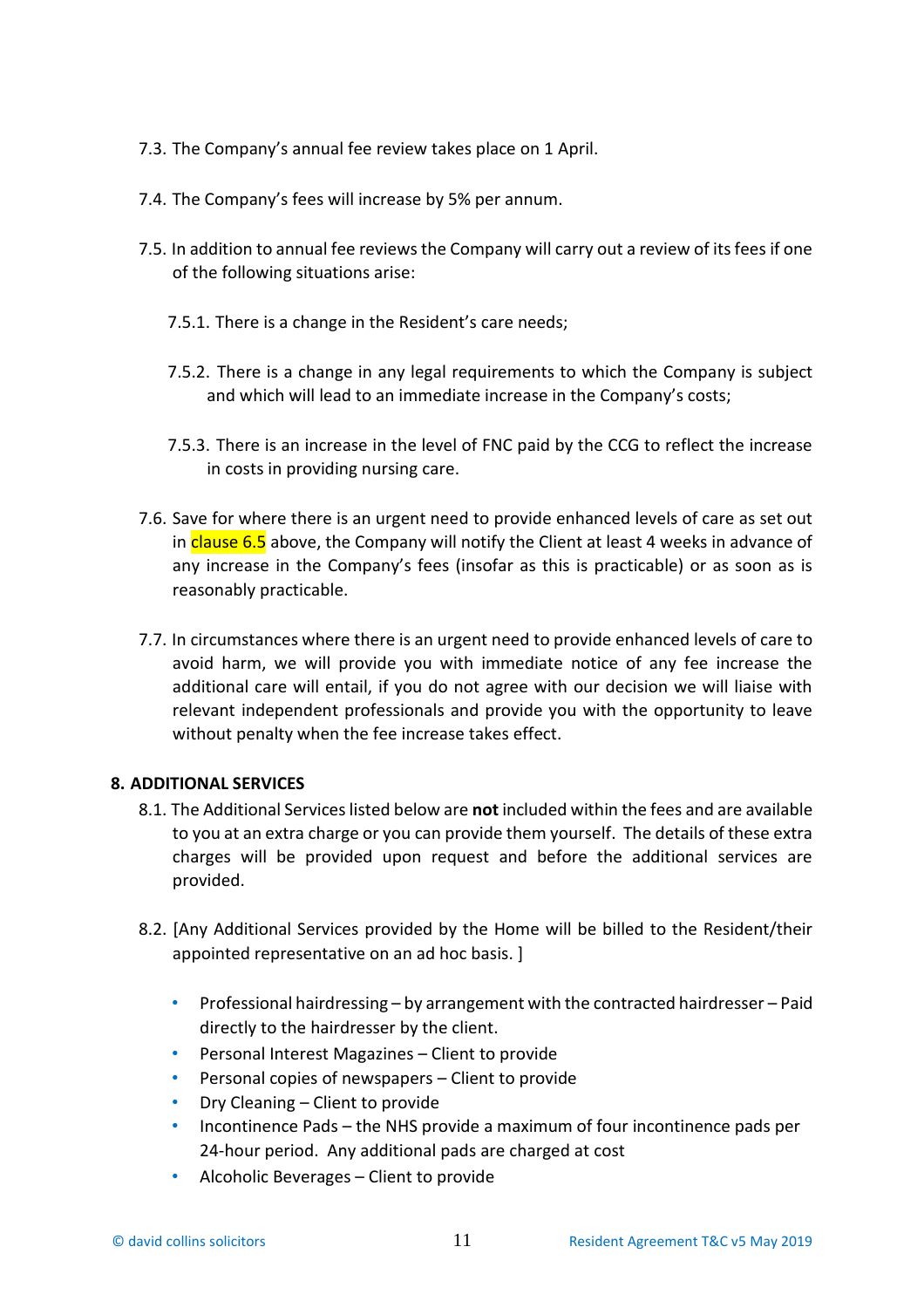- Snacks biscuits and non-alcoholic beverages are provided. Special additional requests Client to provide
- Confectionery Client to provide
- Stationery Client to provide
- Basic Soaps and Toiletries (soaps, hair shampoo, bath foam, talcum powder and toothpaste/sterident tablets) Client to provide
- Clothing, Shoes and Slippers Client to provide
- Staff Escorts in the event that Clients require an escort for appointments or outings then the Company may, subject to availability, provide a member of staff at a charge of £15.00 per hour for the time spent away from the Home.
- Telephone incoming calls are inclusive on the Home telephone. Outgoing calls on the Home's telephone line will attract charges as applicable from the provider – at cost
- Chiropody by arrangement with the contracted chiropodist Paid directly to the chiropodist by the client.
- Physiotherapy physiotherapy needs are available through NHS. If done privately, client to arrange this service and paid by them directly to the provider.
- Activities/Events The Company reserves the right to levy a charge to relatives or visitors who attend an Event in the Home. E.g. The Valentine's Day Lunch
- Transport costs- for transporting residents to appointments, if the Company transport is used – charged at 50p per mile or if taxi is used this will be recharged at cost

# **9. CHANGES TO FUNDING ARRANGEMENTS**

# **Eligibility for Local Authority Funding**

- 9.1. During the period of your residency circumstances may arise that lead to a change in the Funding Arrangements. If the Resident is not eligible for Local Authority financial assistance at the time they enter into this Agreement, they may become eligible in the future. It is therefore important that the Client is aware of the criteria for Local Authority financial assistance and that we are able to establish at the beginning of this Agreement how long the Client will be responsible for meeting the Company's fees out of the Resident's/Client's own financial resources. The Company at its discretion may therefore require details of the Resident's financial status as set out in Appendix 2. All financial information which is provided to us will be kept strictly confidential.
- 9.2. If the Client is unwilling to provide details of the Resident's financial resources or if the Company determines that the Resident's financial resources are insufficient to pay the Company's fees for a minimum of one year, the Company at its discretion, may require a Guarantor Agreement to be entered into as set out in Appendix 3. The Guarantor will be responsible for meeting the fees if the Client fails to pay the fees due under this Agreement. The Guarantor will be given reasonable notice of the amount of any payment(s) due as they arise, together with an invoice for payment as soon as practicable. We will use our best endeavours not to allow arrears to build up without notifying the Guarantor.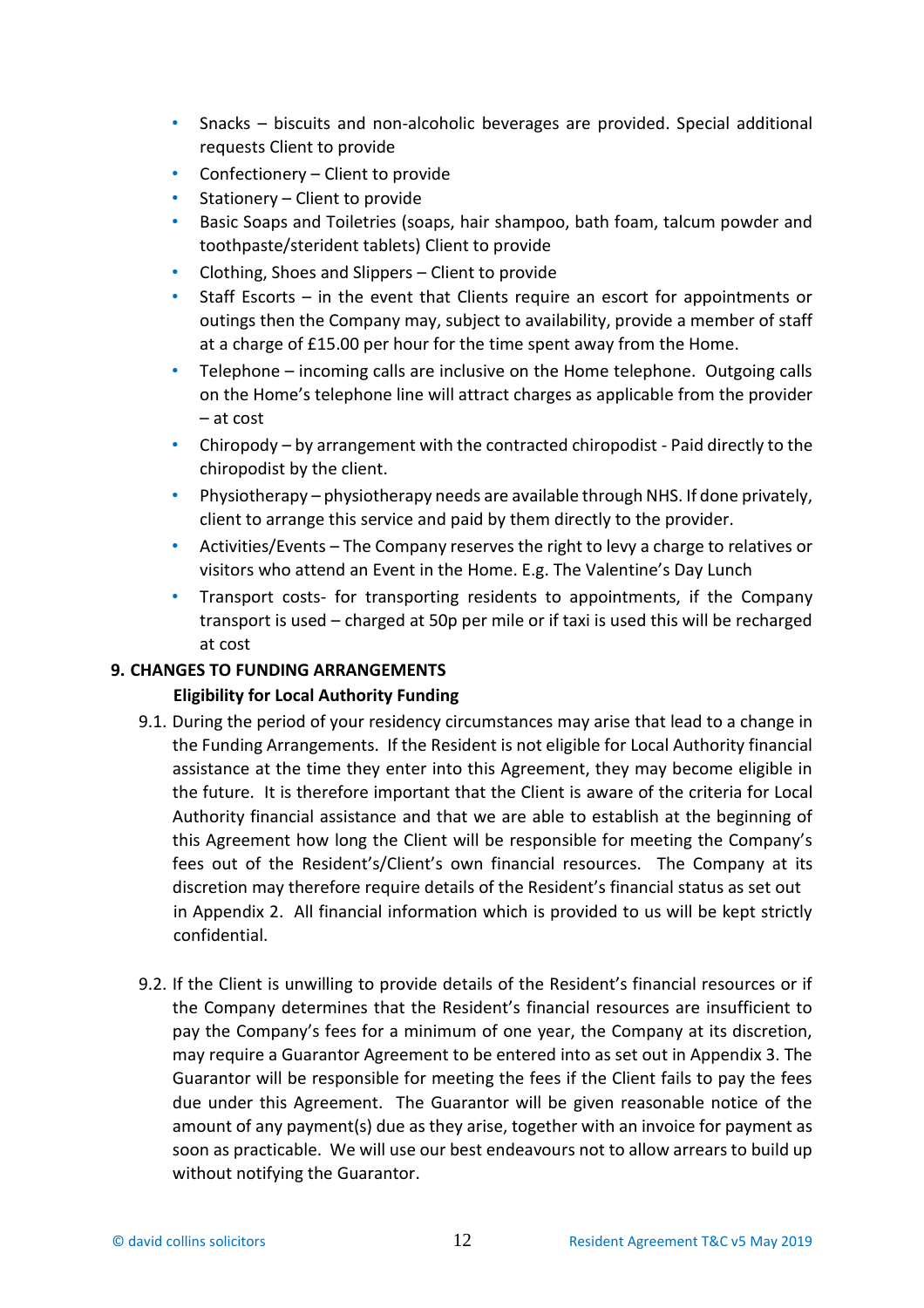- 9.3. The Client remains liable for the Total Fees agreed in this Agreement until the Agreement has been terminated. It is therefore important that the Client regularly reviews the financial position so that an application for Local Authority funding can be made in advance of the Client falling below the financial banding when assistance is available.
- 9.4. The Client agrees to provide the Company with 3 months' prior notice of the Resident becoming eligible for Local Authority funding.
- 9.5. If the Resident becomes eligible for Local Authority financial assistance, this Agreement will need to be terminated in accordance with the termination provisions set out in clause 10 and a new Agreement will be entered into between the Company and the Local Authority covering the new financial arrangements. The fees we charge may be higher than the fee which Local Authorities will pay. If the Resident becomes Local Authority funded, it may be necessary for the Company and/or the Local Authority to enter into a separate Agreement with a third party (typically a family member) to meet the shortfall between the amount the Local Authority pays and our fees. This is referred to as a **Third- Party-Top-Up**. The Client should be aware should there be a shortfall in fees, if a third party is not prepared to enter into a Third-PartyTop-Up agreement to meet this shortfall, the Company may have to terminate the placement.
- 9.6. A Third-Party-Top-Up agreement should be arranged through the Local Authority. Before agreeing the Third-Party-Top-Up the Local Authority is required to consider whether it should meet the full cost of your placement. If the Local Authority does not provide its authority to a Third-Party-Top-Up Agreement, the Company may have to terminate the placement. If the third-party defaults on the Third-Party-Top-Up payments, the Company may have to terminate the placement.

# **Eligibility for Continuing Health Care Funding or Funded Nursing Care**

- 9.7. If the Resident is admitted as a residential resident and the Resident's needs change, we will undertake a reassessment to determine whether the Resident requires nursing care. This may result in an increase in the weekly fee we charge to reflect the higher level of needs.
- 9.8. If we consider that the Resident requires nursing care, we will request an NHS assessment to determine whether you are eligible to receive **Funded Nursing Care (FNC)** or **Continuing Health Care (CHC).**
- 9.9. If you are assessed as eligible to receive Funded Nursing Care (a payment by the NHS towards the costs of care provided by a registered nurse) this may not cover the full increase in our fees. This is because residents who are assessed as requiring nursing care may also have higher personal care needs or because not all of your care needs can be met by the contribution made by the NHS. We shall give you 28 days' notice of any changes to the fees that will be charged.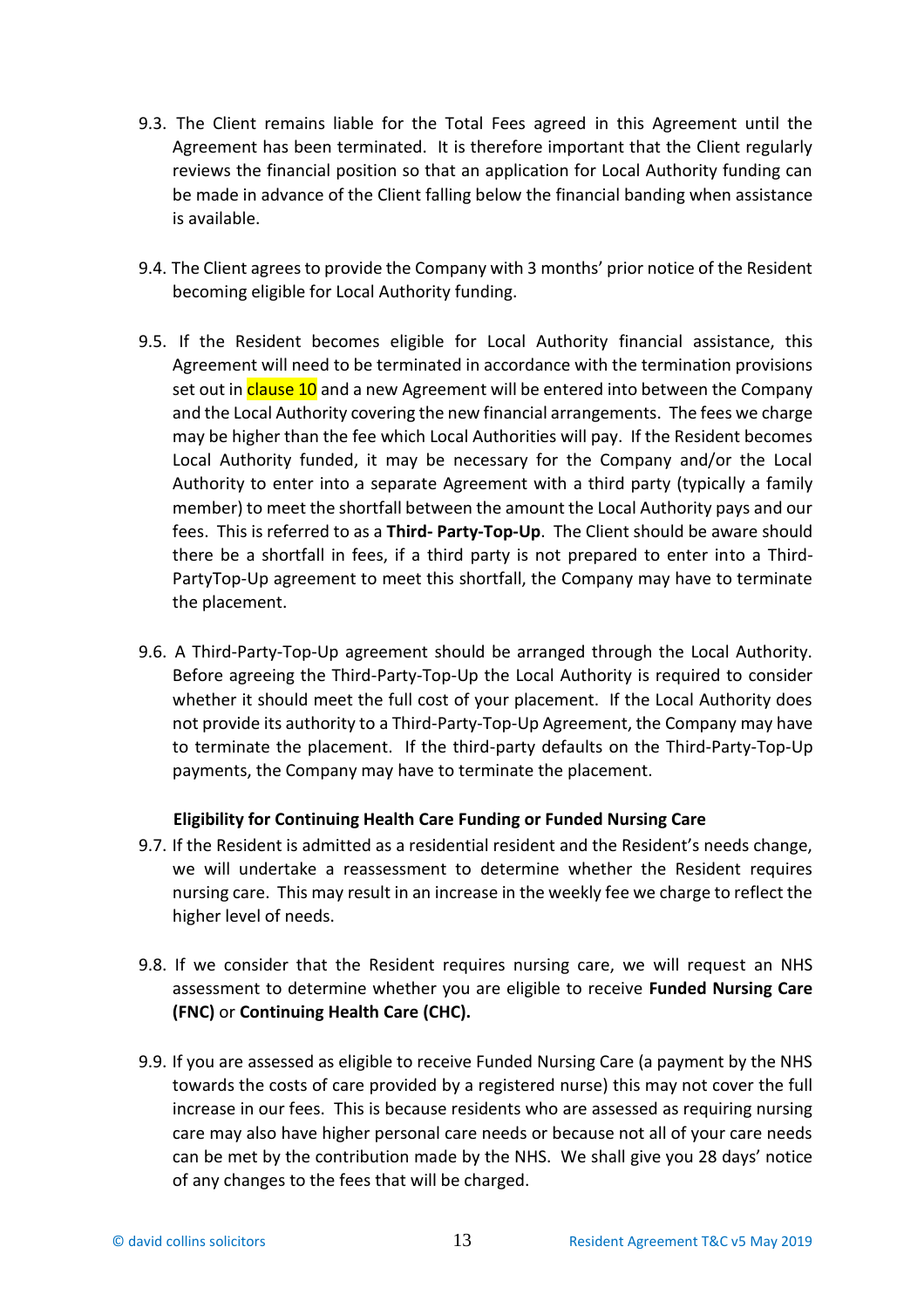- 9.10. Should the Resident's care needs change, so that nursing care requirements become their 'primary care need', the Resident may become entitled to NHS **Continuing Healthcare (CHC) funding**. This is where the NHS will pay the care and accommodation costs which the NHS assesses are required to meet the Resident's assessed care needs. The fees that the NHS pays for NHS Continuing Healthcare is an amount that they deem sufficient to meet your assessed care needs and this may be less than our fees. This is because the quality of accommodation and non-healthcare services that the Company provides are of a higher standard than that which is required to meet your assessed needs. The additional fees that we charge are to reflect the higher standard and quality of accommodation, better facilities and services provided.
- 9.11. If the NHS does not agree to meet our full fees at the time the Resident is determined to be eligible for NHS Continuing Healthcare funding, the Company may make an additional charge to cover its additional costs of providing this higher standard of accommodation and better facilities and services which the Resident may be receiving which go beyond those which are necessary to meet your assessed care needs. This fee will be met by the Client. At the time when we are informed of eligibility for NHS Continuing Healthcare funding, you will be informed as to the amount of these extra charges. If they are agreed, it will be necessary at that time to enter into a new agreement detailing these charges and the funding arrangements to cover them. If the fees are not agreed, we may be able to move you to a standard/lower fee room if one is available. You should be aware that if you are not prepared to enter into an agreement to pay the difference in fees and an alternative standard room is not available, the Company may have to terminate the placement.
- 9.12. In some circumstances a Local Authority or the NHS may retrospectively determine a resident is entitled to receive Local Authority financial assistance, FNC or NHS Continuing Healthcare funding. Should this happen the Client will remain liable for the full fees charged under this Agreement up until the time when this Agreement is terminated in accordance with the Terminations provisions set out in Clause 10, and a new agreement entered into between ourselves and the funding body. If the fees the Local Authority or NHS agree to pay are lower than those that we charge, the fees under this Agreement remain payable until this Agreement is terminated. Any refunds will be made to the Client by the Local Authority and/or NHS. The Company will not be liable for refunding any fees paid under this Agreement.

### **Twelve Week Property Disregard**

9.13. When undertaking a financial assessment to determine eligibility for local authority funding a Local Authority will disregard the value of the Resident's property for a period of 12 weeks. This may result in the Local Authority meeting all or contributing to the costs of the Resident's care during this period. If the fees the Local Authority agrees to pay during this period are lower than the fees we charge, you may be required to meet any shortfall. This is called a 'First Party Top Up'.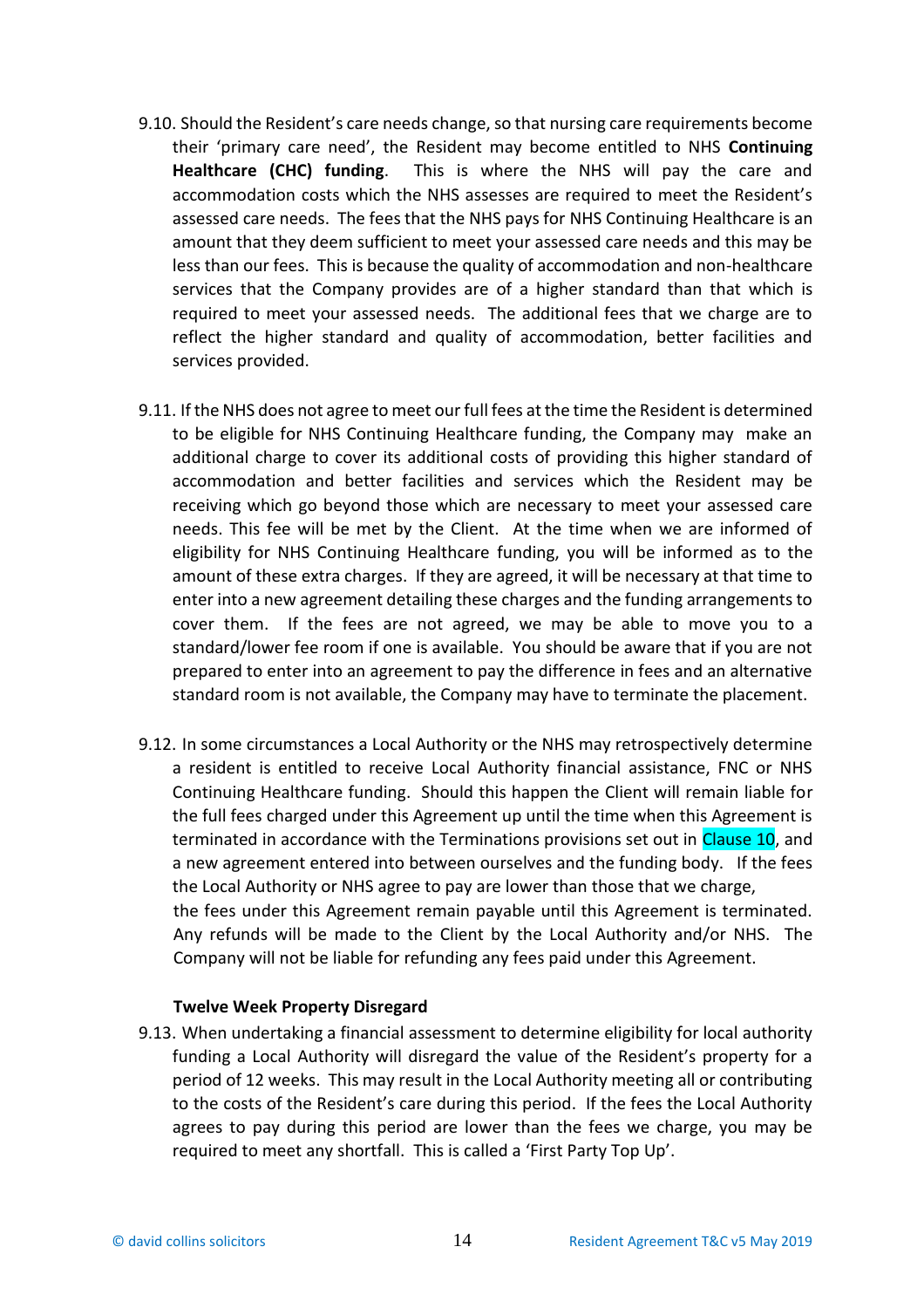#### **Deferred Payment Agreement**

9.14. If you have entered into a Deferred Payment Agreement with the Local Authority, the Local Authority will pay the costs of your care until you have sold your property. If the fees the Local Authority agrees to pay during this period are lower than the fees we charge, you may be required to meet any shortfall. This is called a 'First Party Top Up.'

### **10. TERMINATION**

#### **Termination on Death**

- 10.1. This Agreement will terminate immediately on the Resident's death. In such circumstances, the Company's fees may be charged for up to four days following the Resident's death to enable the room to be cleared. If the room is not cleared the Company will continue to charge fees for a maximum of 10 days, following which personal possessions will be removed from the Home and placed in storage. Storages charges will be met by the Client.
- 10.2. If the room is occupied by a new resident during this period fees will not be charged.
- 10.3. Any fees paid in advance to the Company to cover the period after the Resident's death will be reimbursed save to cover any costs and expenses that may have been incurred in respect of the Resident before the date of death and up to the date the room is cleared.
- 10.4. On the Resident's death, the Client agrees to inform the Company of the details of the executors/administrators appointed by the Resident's estate.
- 10.5. The Client agrees to inform the appointed executors/administrators of the Resident's estate of any fees that remain outstanding within 7 days of the date of the Resident's death.

#### **Termination by the Company**

- 10.6. The Company may terminate this Agreement in any of the following situations:
	- 10.6.1. the Client fails to pay the fees due and payable under this Agreement;
	- 10.6.2. the Company can no longer provide care which is appropriate for the Resident's needs within the Home;
	- 10.6.3. there is an irreconcilable breakdown in the relationship between the Resident and/or the Resident's relatives or representatives which interrupts the service or safe delivery of care to the Resident or other service users;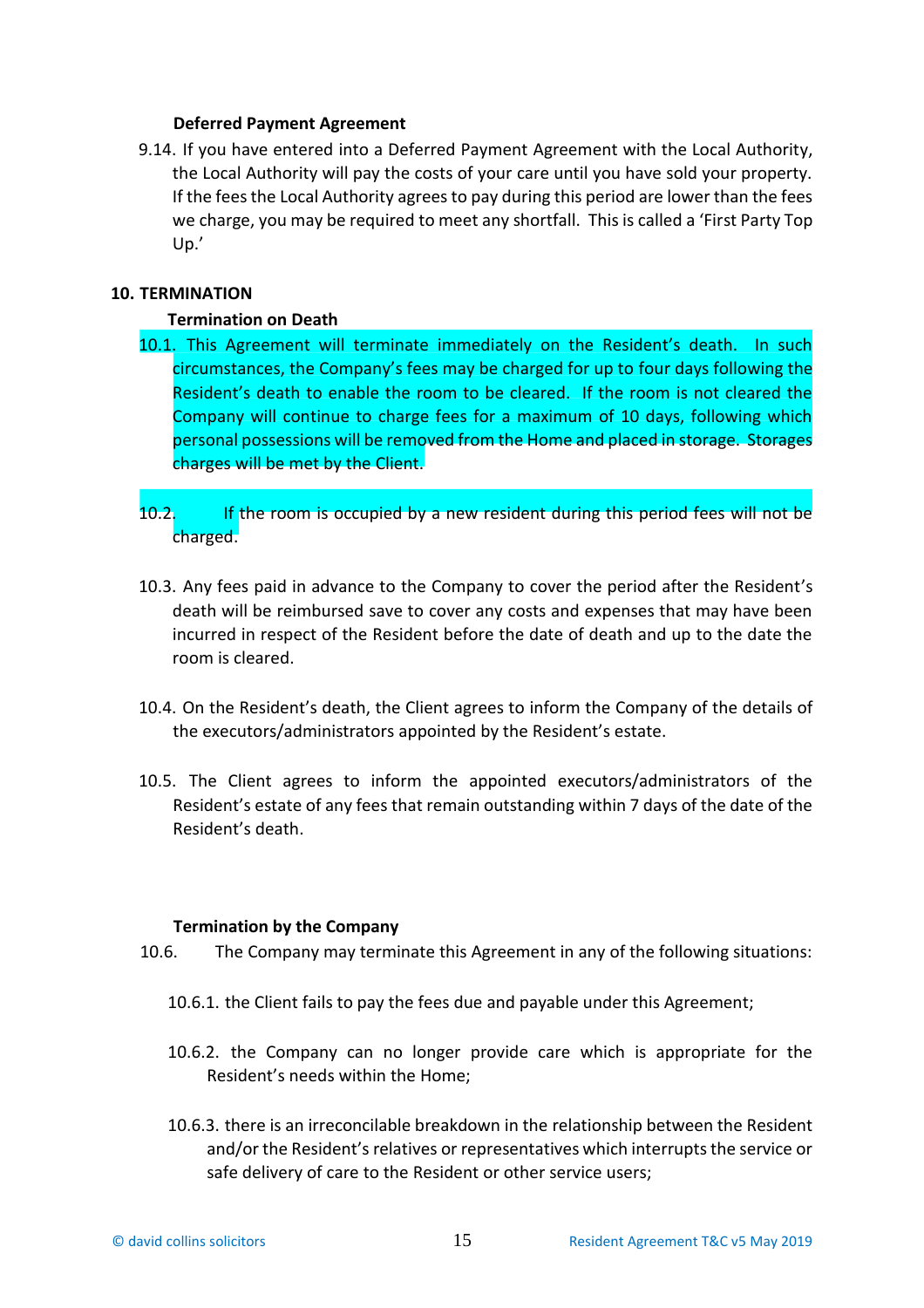- 10.6.4. the Home closes and/or the Company's registration in respect of the Home is cancelled;
- 10.6.5. where in the opinion of the Company the Resident is disruptive and/or presents a risk to the welfare of the other service users in the Home, or its staff (in which case the Company's right to cancel will be exercised reasonably taking account of the type of care that the Home has agreed to provide to the Resident and after all reasonable efforts have been made by the Company to manage the risk);
- 10.6.6. the Resident's funding arrangements change and there is no person willing to enter into a Third-Party-Top -Agreement;
- 10.6.7. the Client refuses to pay additional charges not met by CHC and/or FNC payments.
- 10.7. In such cases the Company will endeavour to work with the Resident, professionals and the Resident's family to determine appropriate alternative accommodation.
- 10.8. The Company will give no less than 28 days written notice save for clauses 10.6.2, 10.6.3, 10.6.4 above where the notice period will be a minimum of 7 days' notice of termination.
- 10.9. Notice will be given in writing and served on the Client.

### **Termination by the Client**

- 10.10. Following expiry of the Trial period, the Client may terminate this Agreement upon giving the Company not less than 28 days written notice of termination.
- 10.11. Should the Resident vacate the Home before the expiry of the 28-day notice period the full fees due for the Notice period will remain payable.
- 10.12. If the Resident vacates the room during the notice period and the room is used to accommodate another resident, the fees due for the remainder of the notice period will be reduced to take into account any sums received during that period.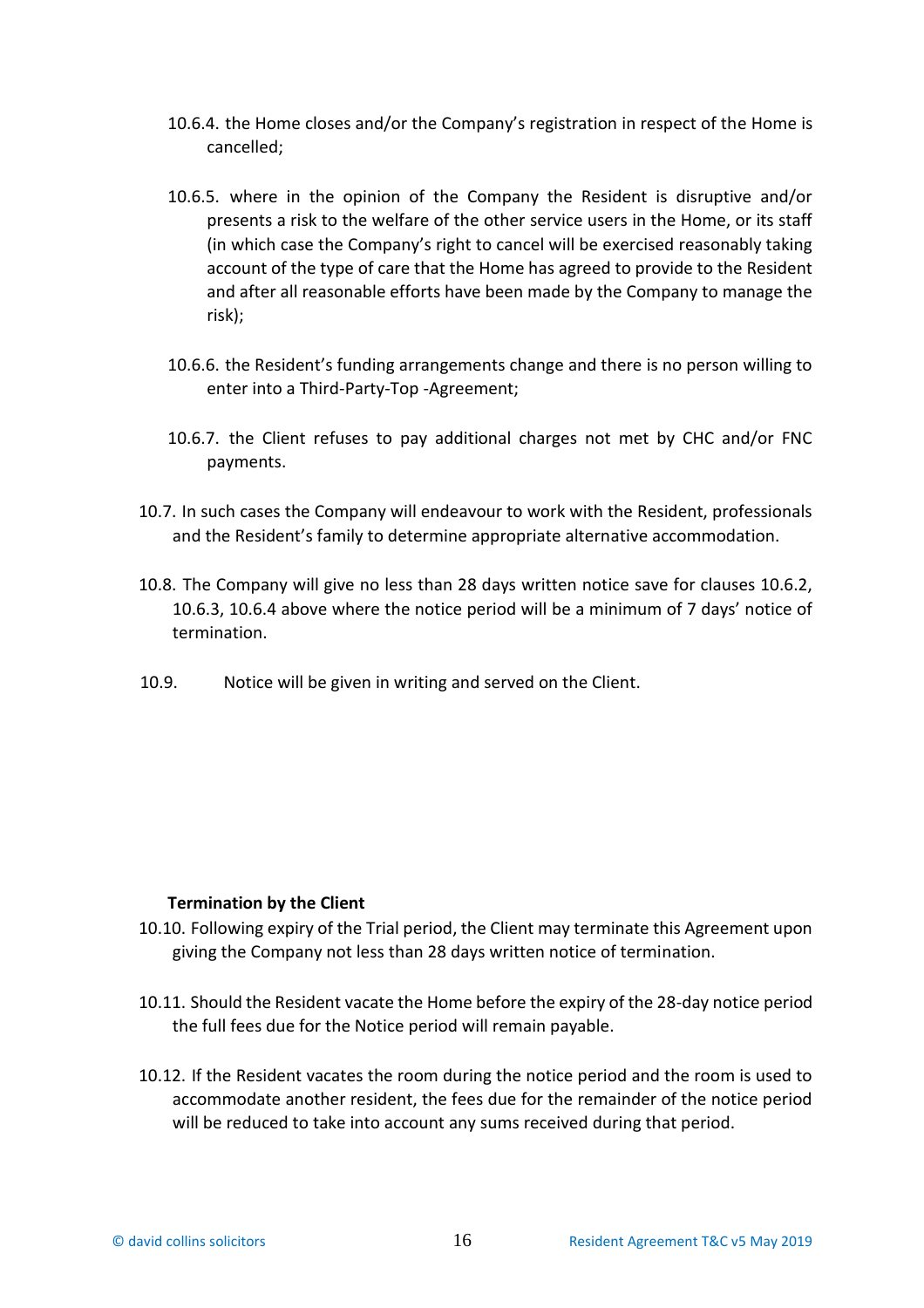# **11. DEPOSIT**

- 11.1. On acceptance of an offer of a placement the Client may be required to pay a security deposit to the Company. The deposit payable will be the equivalent of 4 weeks Total Fees.
- 11.2. The Client pays the deposit as security for the performance of the Resident and Client's obligations under this Agreement and to pay and compensate the Company for the reasonable costs of breach of these obligations. Specifically, on termination of this Agreement by either party any payments due by the Client to the Company will be paid from the deposit.
- 11.3. The Company agrees to pay the balance of the deposit to the Client as soon as practicable after the termination of this Agreement less any reasonable costs incurred for the breach of any obligation.
- 11.4. The Company agrees to keep the deposit in a separate trust account backed by insurance.
- 11.5. The Resident is liable for any damage to Company property. Costs of repairs or replacement will be deducted from the security deposit.

### **12. INSURANCE**

- 12.1. Our insurance policy provides cover for Resident's personal belongings up to a maximum value of £500 at any time, with the exception of cash and high risk items.
- 12.2. The policy carries a £0 excess.
- 12.3. If personal belongings, such as furniture and items e.g. cash, credit cards, deeds, documents or personal effects of greater value are kept in the home, they should be covered by the Resident's own insurance.
- High risk items such as jewellery/hearing aids/spectacles/dentures/cash are not covered by the Company's insurance and the Resident should make appropriate insurance provision. 12.4.

# **13. SMOKING & ALCOHOL (OPTIONAL)**

- 13.1. The Home is non-smoking. Residents are asked to discuss smoking arrangements prior to admission. Smoking is not permitted in the bedrooms or in any area of the Home building and there can be no exception made.
- 13.2. Alcoholic drinks are allowed but the Home would prefer to hold personal stocks which will be made available upon request.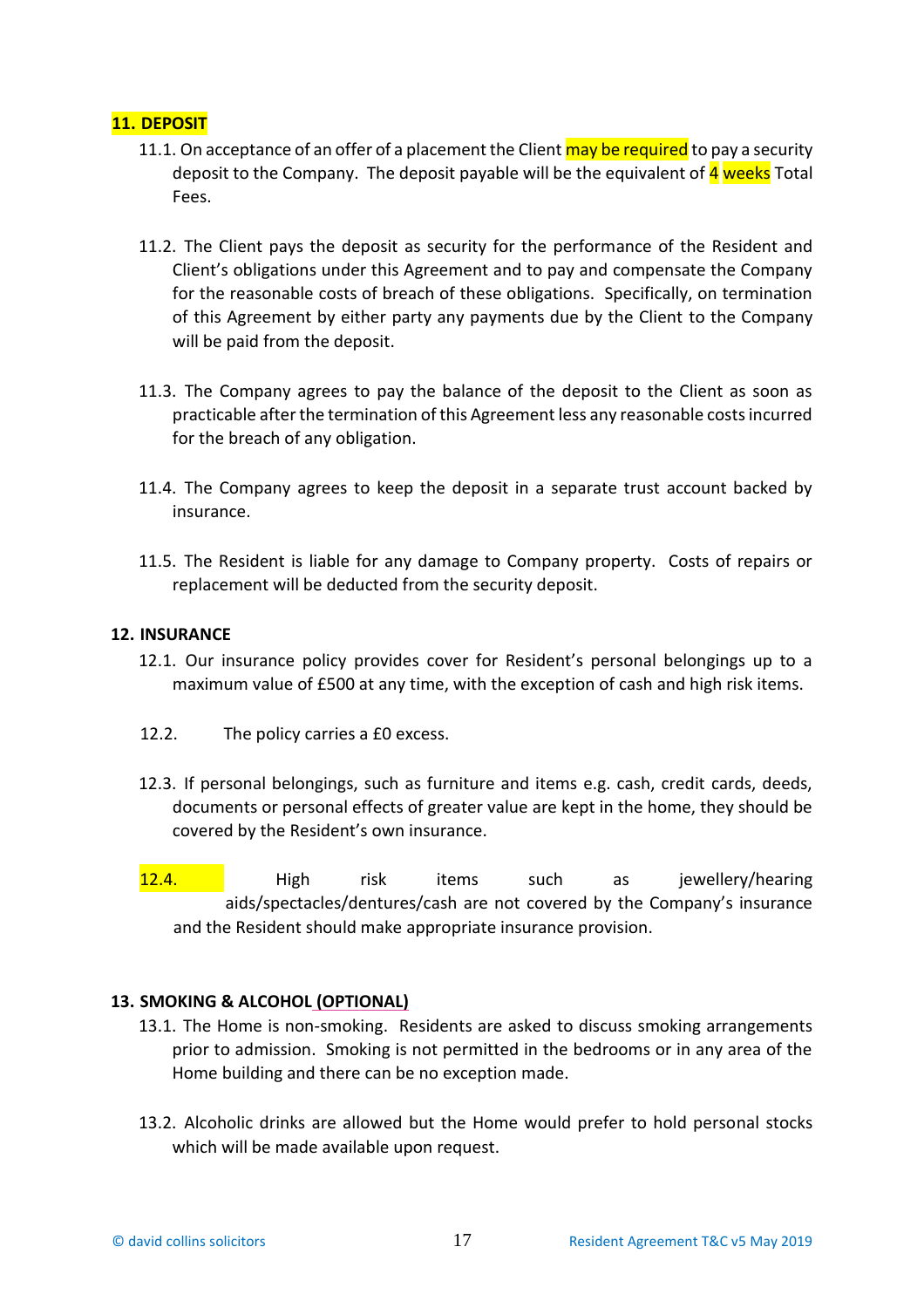#### **14. EQUALITY AND DIVERSITY**

- 14.1. We operate an equal opportunities policy with regards to the users of our services and to the employment of staff. This being the case, the Resident has the right to refuse the care of any employees at the Home for their own personal reasons, but if in an emergency that member of staff is the only person qualified available to give the necessary care and the Resident continues to refuse that person's help it will be entirely at the Resident's own risk.
- 14.2. The Resident's cultural and religious beliefs will be respected, and we will endeavour to meet all of their reasonable requirements so far as is reasonably practicable.

### **15. VISITING**

- 15.1. Visiting times are as flexible as possible. There are no restrictions but if treatments are to be carried out during the course of a visit the Home may request that visitors wait outside the room until the Resident is ready to receive them. We generally discourage any visitors during mealtimes in order that we can fully concentrate on supporting the Service Users to enjoy their food and that they are adequately fed. If you would like to accompany your relative at mealtimes, we would like to request you to arrange this us in advance so that we can make provision to accommodate you at mealtimes.
- 15.2. Visitors can be provided with meals at a reasonable price and with notice; nonalcoholic drinks are available free of charge.
- 15.3. In the interest of general safety visitors are required to sign in and out and to inform staff on duty if a Resident is leaving the premises with them.
- 15.4. All visitors to the Home must conduct themselves in such a manner as not to disturb the peaceful enjoyment of the Home's community. Visitors must also be civil towards staff and the Manager reserves the right to restrict visitors who cause difficulties within the Home.

#### **16. MEDICATION**

- 16.1. As part of the admission process the Resident must declare to the Manager or Senior Nurse all medications and treatment creams that are currently used. We will give you receipt of medication you have brought on admission and also a receipt for the medication returned on discharge.
- 16.2. If the Resident wishes to self-administer all or some of their prescription or nonprescription medications and treatment creams, then an assessment of their capability to self-medicate will be undertaken at the time of admission. If the assessment indicates that self-medication is appropriate, the Resident will be asked to sign an agreement recording the decision and from that point the Company accepts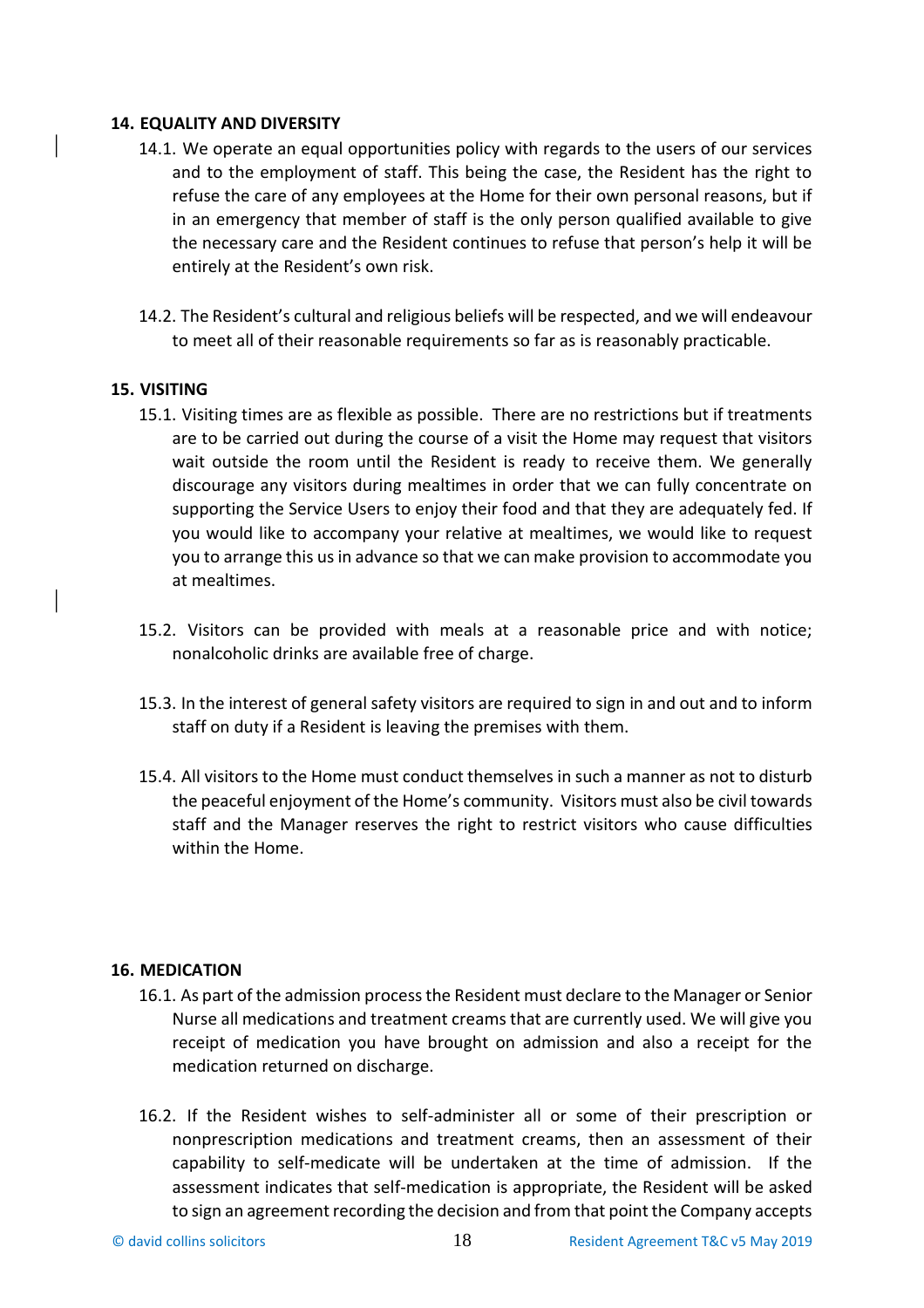no responsibility and will have no liability in such circumstances unless due to any act of neglect or default on the part of the Company or its agents or an employee of the Company. This agreement, when signed, will be placed in the Resident's care file. The Company will review the assessment on an ongoing basis. The Home will be responsible for ensuring you receive your medication from the pharmacist on a regular basis.

- 16.3. If the Resident either chooses not to be self-medicating or the assessment of the Resident's capabilities indicates that they are not capable of self-medicating, then the medications and treatment creams will be retained by the Manager or person in charge on admission.
- 16.4. In the event that a Resident who has not signed a self-medicating agreement wishes to self-administer any non-prescribed medications and treatment creams e.g. paracetamol, the Resident should inform the Manager or nurse in charge before doing so and the Company accepts no responsibility and will have no liability in such circumstances unless due to any act of neglect or default on the part of the Company or its agents or an employee of the Company.

## **17. PERSONAL POSSESSIONS**

- 17.1. Residents are encouraged to have personal possessions, subject to health and safety and fire risk assessments, which remain their property.
- 17.2. On admission an allocated member of staff will complete an inventory detailing the Resident's personal effects. We will ask for a declaration of any valuables that the Resident may have with them including cash. On discharge we will give you a receipt of all personal possessions returned to you.
- 17.3. Our insurance provisions are set out in Clause 12.
- 17.4. The Company reserves the right to inspect electrical equipment brought into the Home by or for the Resident and to prohibit the use of such equipment as may be considered by them to be unsafe or potentially unsafe.
- 17.5. The Home is unable to accommodate Resident's pets; however, the Company will endeavour for arrangements to be made for pets to visit Residents. Residents wishing to bring a pet into the Home should discuss the matter with the manager who will make every effort to meet reasonable requests.
- 17.6. Personal clothing is laundered in our laundry on site and all reasonable care will be taken with the handling of the Resident's clothing. All personal clothing must be named prior to being brought into the Home with a small tag name woven into the garment or marked with permanent marker or any other means. The Home will use all reasonable endeavours to prevent damage to clothing. However, we request that all items of clothing are machine washable at high temperatures and can be tumble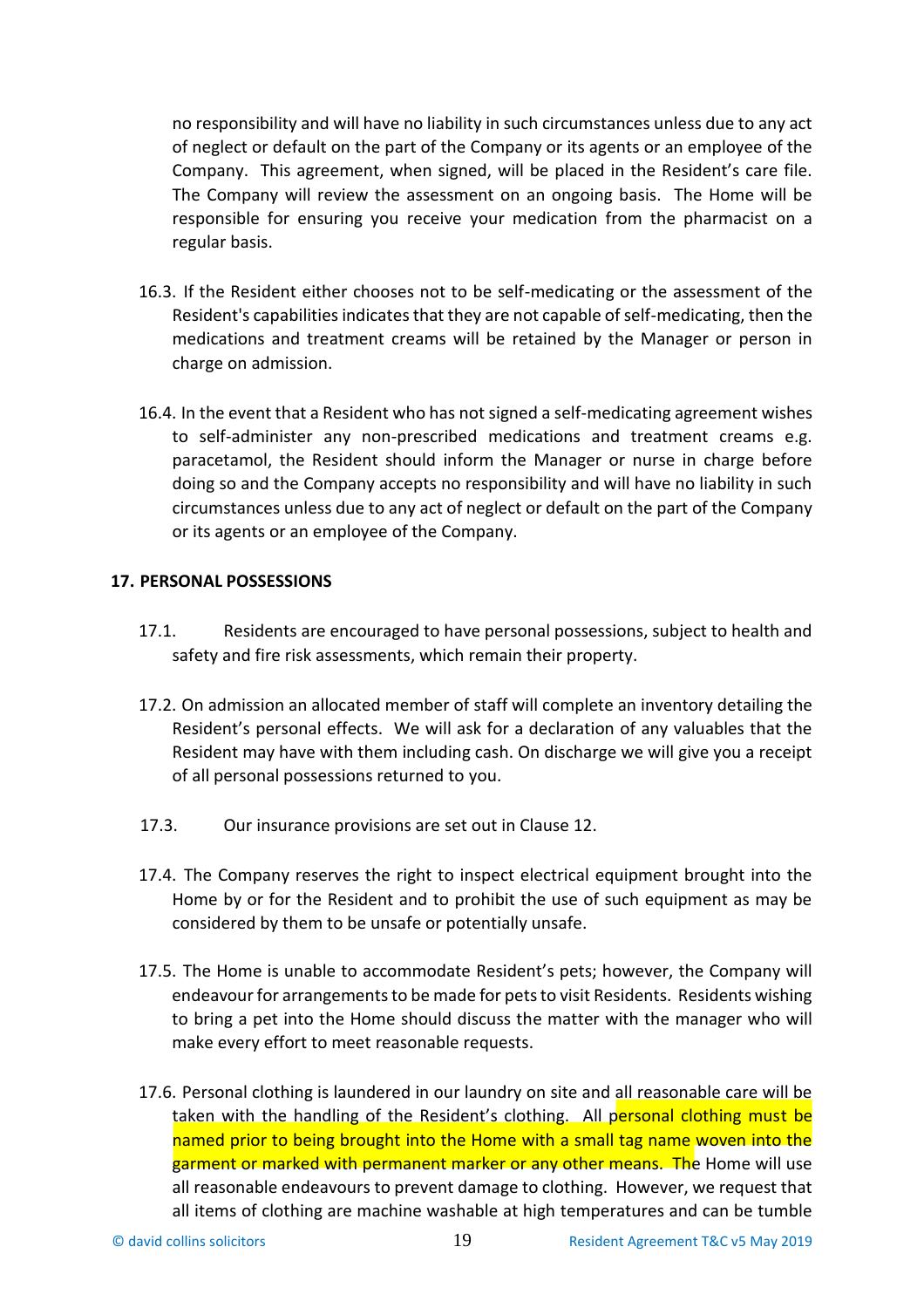dried. The Company does not accept responsibility for lost items that are not appropriately labelled. The Company does not accept responsibility for damaged caused to items not suitable for washing at high temperatures and being tumble dried.

- 17.7. [The Resident may request a key to their room and this request is to be documented. Such a request will only be refused by management if it would deem to place the Resident or other Residents at risk. Any decision will be discussed with the Resident.]
- 17.8. All the Resident's personal possessions must be removed from the Resident's room within three days after the Resident's death or in the event of the Resident's moving from the premises immediately on the Resident's departure from the Home. In the event that personal possessions are not removed within the time set out in this clause, the Company will arrange for the possessions to be safely removed to a storage facility and all costs will be charged at cost to the Client. [If the items are not collected from storage within 8 weeks the Home will arrange for the items to be sold or destroyed.]

#### **18. BENEFITS**

The Company may be able to give some guidance to the Resident regarding benefits that may be available to them. However, the claiming of benefits and seeking appropriate advice remains the Client's responsibility.

#### **19. TEMPORARY ABSENCE**

- 19.1. Where the Resident is temporarily absent from the Home (e.g. for a holiday or during a stay in hospital) then full fees (Total Fee) remains payable for the period of the Resident's absence up to 8 weeks. After this 8-week period, a review will be conducted, and fees may be reduced if the Company considers this to be reasonable in the circumstances.
- 19.2. The Client should be aware that because the majority of the Home's costs are fixed (staff numbers, utilities, rent/mortgage, regulatory fees) and if the Company is required to retain the Resident's room, it is not possible to significantly reduce the amount charged should the Resident be absent from the Home.

### **20. DATA PROTECTION AND CONFIDENTIALITY**

- 20.1. The Company will comply with its statutory duties under the Data Protection Act 2018, GDPR and it duties of confidentiality. The Company will take all reasonable steps to ensure that the information it holds about the Resident remains confidential and secure. Unless required by law or in circumstances that the Company deems necessary to ensure that the Resident's care needs are met, confidential information will not be disclosed without the Resident's prior consent.
- 20.2. The Company is required by law to share personal information about people who use the service with other bodies at their request, for example our regulator, the Care Quality Commission, the police or the local authority safeguarding authority. The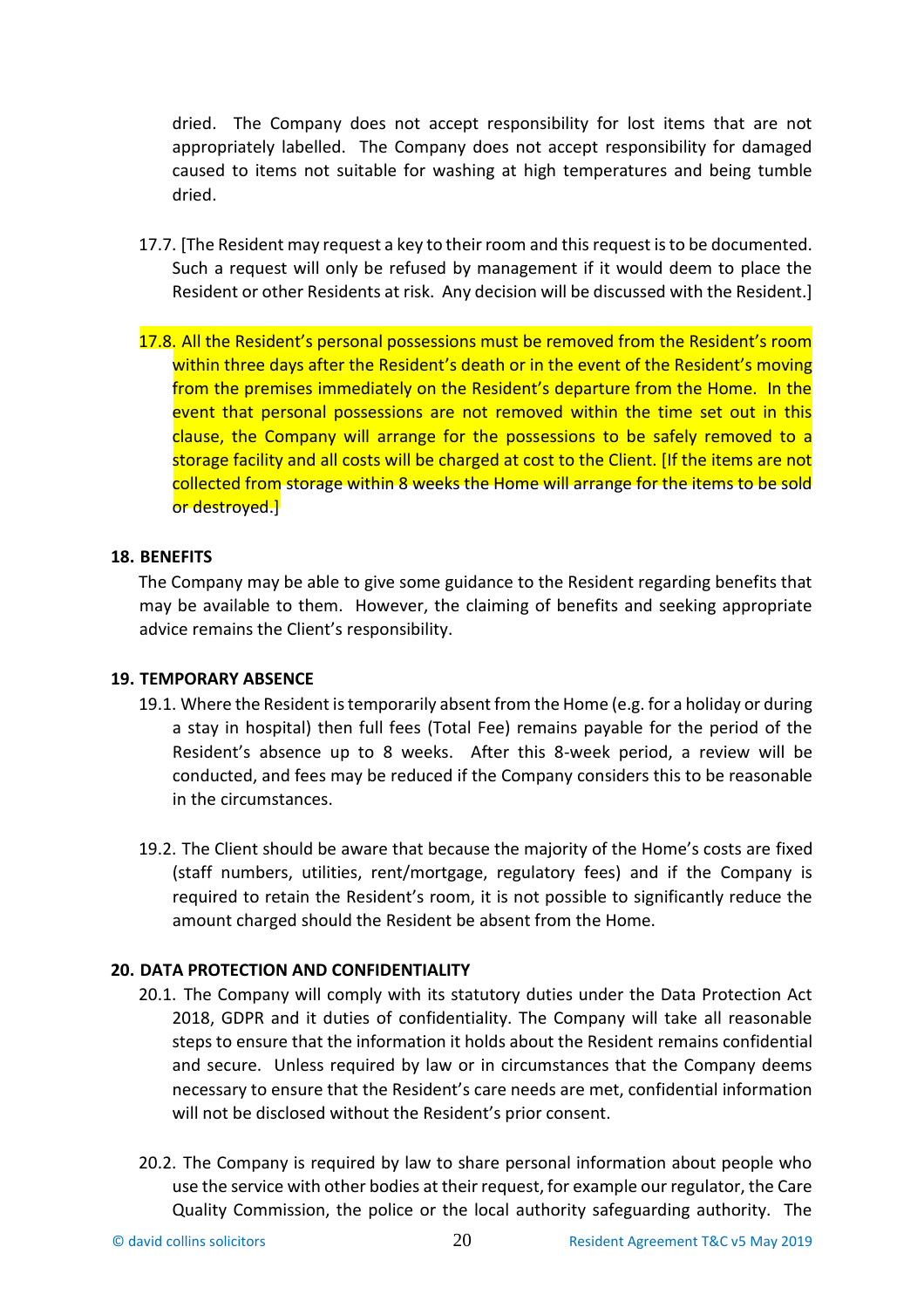Care Quality Commission can request to see any documentation the Home holds about people who use the service for the purpose of fulfilling its regulatory functions. The Company cannot object to disclosure of this information. However, if the Resident/Client objects to any personal information the Company holds about them being shared, the Company can bring this to the attention of the Care Quality Commission, who should then discuss the matter with the Resident/Client before accessing their information. This will be discussed with the Resident during the care planning process.

20.3. If the Resident/Client has not raised any objection, the Care Quality Commission should notify the Company that they have reviewed service users' personal information, and the Company are able to share this information with the Resident as part of our Data Protection Governance.

#### **21. COMMENTS, COMPLAINTS, GRIEVANCES**

- 21.1. The Company strives to provide a quality service and requires your input to ensure that an appropriate level of Resident satisfaction is achieved. We welcome your comments, both positive and negative, regarding the service you receive. These are a part of our Governance System that enables us to learn and improve the services we offer. A copy of how to make comments, register concerns or complaints is in your Welcome Documentation and displayed in reception.
- 21.2. If you are in any way dissatisfied with our service, please discuss this with the Manager or the person in charge as soon as possible. If you wish to register a formal complaint, it is vital you follow our Complaints Procedure to ensure we fully consider your grievance.

### **22. LASTING POWER OF ATTORNEY (OPTIONAL)**

During the period of your stay with us, you may require assistance in managing your financial affairs or due a deterioration in your health you may not have the capacity to continue to manage your affairs. This can result in difficulties in managing payments in accordance with this Agreement which can be difficult to resolve and may lead to non-payment of fees and termination by the Company. The Company recommends that the Resident as soon as reasonably practicable after entering into this Agreement, prepares a Lasting Power of Attorney Property and Welfare to ensure that the Resident's affairs can continue to be managed.

#### **23. ADDITIONAL TERMS**

#### 23.1. **Force Majeure**

The Company shall be under no liability for any failure to perform any of its obligations if and to the extent that the failure is caused by any circumstances which are beyond its reasonable control.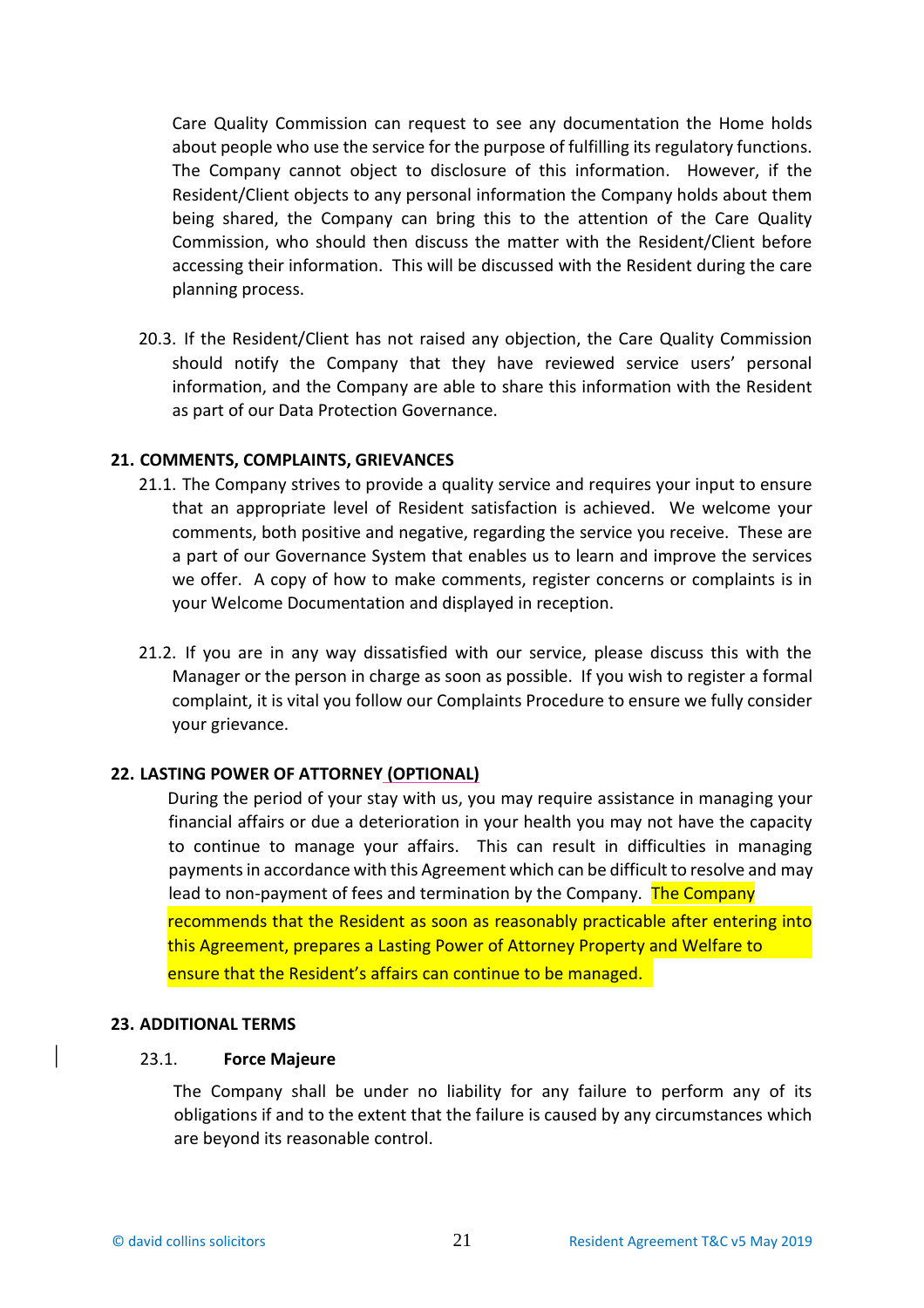## 23.2. **Notices**

Any notice to the Client may be validly given if sent by email, recorded delivery post or hand delivered to the Client. Notices sent by post will be deemed to be received forty-eight (48) hours after posting.

## 23.3. **Severance**

The invalidity, unenforceability or illegality of any provision (or part of a provision) of this Agreement under the laws of any jurisdiction shall not affect the validity, enforceability or legality of the other provisions. If any invalid, unenforceable or illegal provision would be valid, enforceable and legal if some part of it were deleted, the provision shall apply with whatever modification as is necessary to give effect to the intentions of the parties.

## 23.4. **Waiver**

No waiver by either party of any breach or non-fulfilment by the other party of any provision of this Agreement shall be deemed to be a waiver of any subsequent or other breach of that or any other provision of this Agreement and no failure to exercise or delay in exercising any right or remedy under this Agreement shall constitute a waiver thereof. No single or partial exercise of any right or remedy under this Agreement shall preclude or restrict the further exercise of any such right or remedy.

## 23.5. **Variation**

- 23.5.1. The Company reserves the right to vary the Terms and Conditions of this Agreement from time to time to ensure the Company is able to deliver effective and efficient care services in line with assessed needs. When making any variation the Company will always act reasonably and for valid reasons, for example changes that are necessary to give effect to new health and safety laws or sector regulations, or to improve the service that we provide to you, or fee increases made in accordance with this Agreement.
- 23.5.2. Save in cases where there is a change in needs requiring more immediate response, variations will be notified in writing four weeks in advance and will take effect from the date stated in the notice. Where a change in needs requires earlier intervention in order to meet a change in needs, then notification will be provided at the earliest opportunity, usually within seven days.
- 23.5.3. No variation of our Terms and Conditions shall be valid unless it is in writing.
- 23.5.4. If a major, unexpected variation becomes necessary, we shall provide 6 weeks' notice and engage in meaningful consultation with you before the change comes into effect. In these circumstances any changes will be agreed with you.
- 23.5.5. If you object to any changes to the terms of our Agreement you have the right to terminate this Agreement without penalty.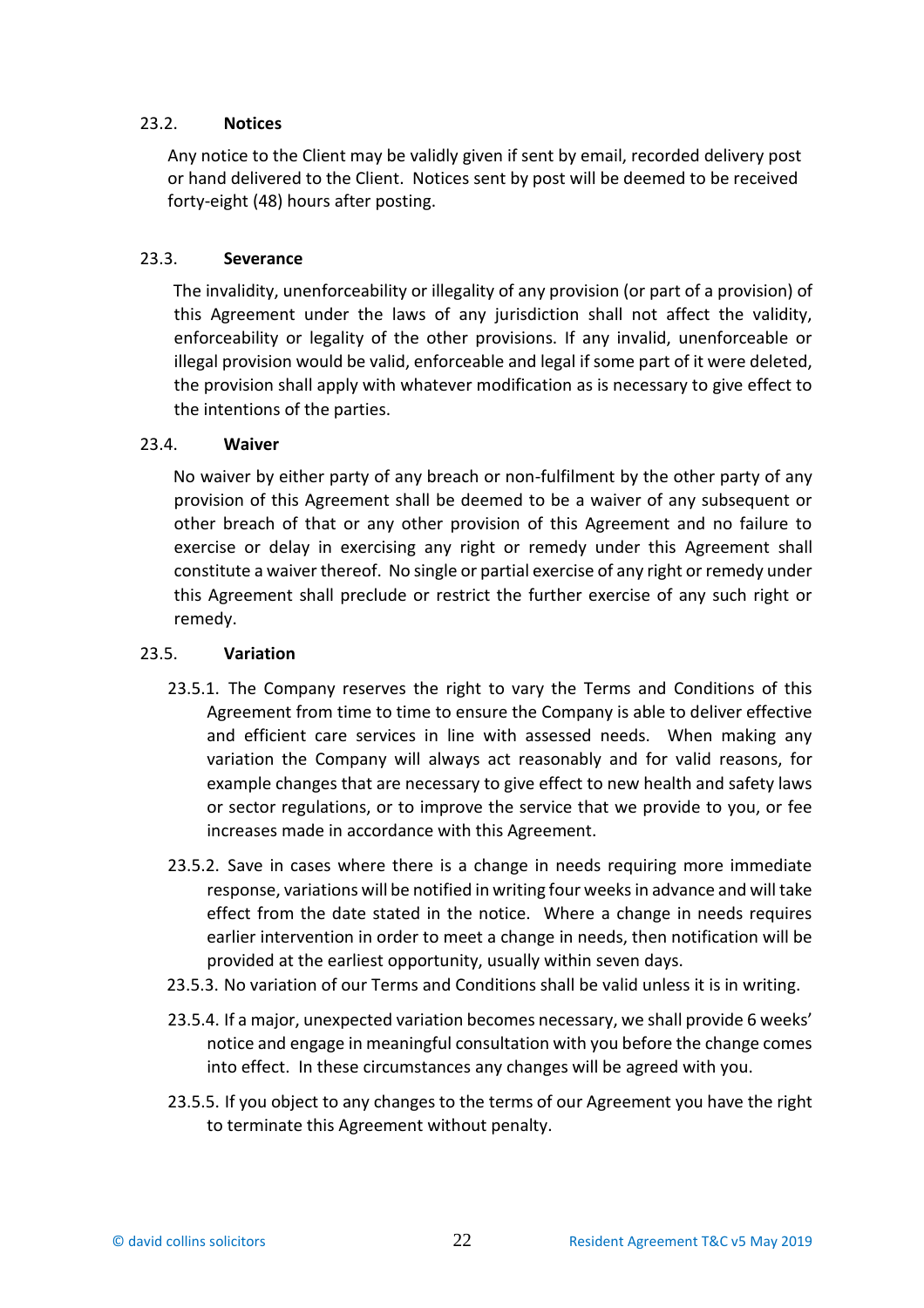## 23.6. **Entire Agreement**

This Agreement constitutes the entire agreement between the parties and supersedes and extinguishes all previous drafts, agreements, arrangements and understandings between them, whether written or oral, relating to its subject matter. Each party agrees that it shall have no remedies in respect of any representation or warranty (whether made innocently or negligently) that is not set out in this Agreement.

# 23.7. **Third Party Rights**

A person who is not party to this Agreement shall have no right under the Agreements (Rights of Third Parties) Act 1999 to enforce any term of it.

## 23.8. **Governing Law and Jurisdiction**

This Agreement shall be governed by and construed in accordance with English law and the parties submit to the exclusive jurisdiction of the English courts.

# 23.9. **The Consumer Contracts** (**Information, Cancellation and Additional Charges) Regulations 2013**

The Consumer Contract Regulations 2013 apply to you as a "consumer". **If this Agreement is signed away from the Company's place of business (the Home) then you have the right to cancel this Agreement within 14 days without giving any reason.** The cancellation period will expire after 14 days from the day the Agreement is agreed. To exercise the right to cancel, you must inform us of your decision to cancel this Agreement by a clear statement (e.g. a letter sent by post, fax or e-mail). If you cancel this Agreement, we will reimburse to you all payments received from you. We will make the reimbursement without undue delay. If you request us to commence the performance of services during the cancellation period, you shall pay to us an amount which is in proportion to what has been performed until you have communicated to us your cancellation of this Agreement. If the service you have instructed us to provide is completed during the cancellation period you will have no right to cancel the Agreement.

# 23.10. **Privacy Notice**

- 23.10.1. As part of the services we offer, we are required to process personal data about our Residents and, in some instances, the friends or relatives of our Residents. "Processing" can mean collecting, recording, organising, storing, sharing or destroying data.
- 23.10.2. We are committed to providing transparent information on why we need your personal data and what we do with it.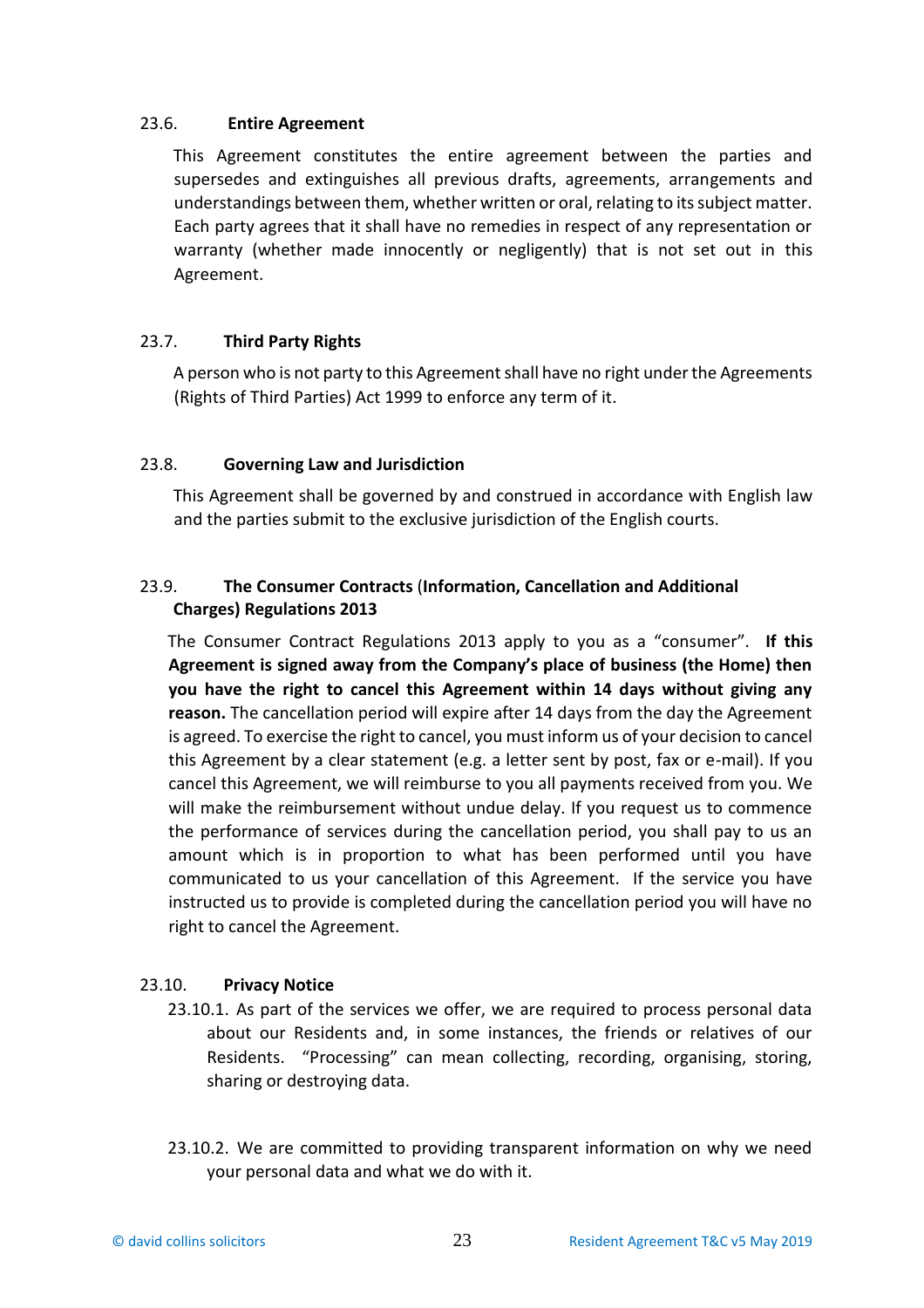23.10.3. Information about how we collect, process, retain and share your data together with details of your rights to access, rectify and delete data that we hold about you is set out in the Privacy Notice (Appendix 4).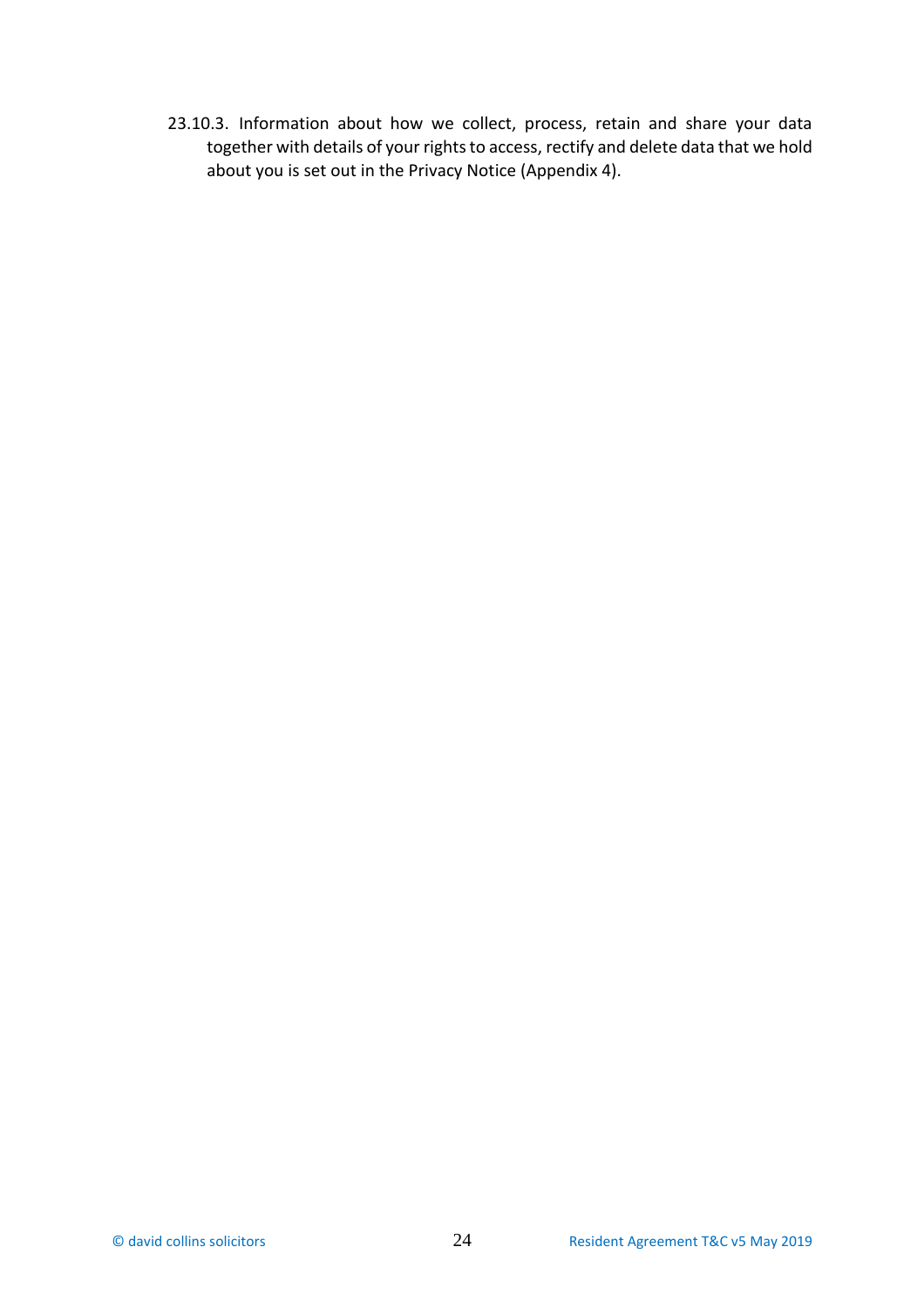# **Appendix 1**

## **STATEMENT OF FEES**

## **1. Basic Fee**

You have been assessed as requiring:

| <b>Category of Care</b>              | <b>Weekly Fee £</b> |
|--------------------------------------|---------------------|
|                                      |                     |
| <b>Residential Care</b>              |                     |
| <b>Higher Needs Residential Care</b> |                     |
| <b>Nursing Care</b>                  |                     |
| <b>High Needs Nursing Care</b>       |                     |
| Dementia Care                        |                     |
| Higher Needs Dementia Care           |                     |

# **2. Payment Schedule: Self – Funded**

The Payment schedule sets out how the fees are comprised and who is responsible for making contributions. The Client remains liable for the **Total Fee** in the event the FNC contribution ceases to be paid.

|                                       | <b>Weekly Fee £</b>      |
|---------------------------------------|--------------------------|
| Gross Basic Fee Inclusive of FNC      |                          |
| <b>Enhanced Fee</b>                   |                          |
|                                       |                          |
| <b>Total Fee</b>                      |                          |
|                                       |                          |
| Less FNC Contribution (NHS)           | $\overline{\phantom{0}}$ |
|                                       |                          |
| <b>Total Payable Weekly by Client</b> |                          |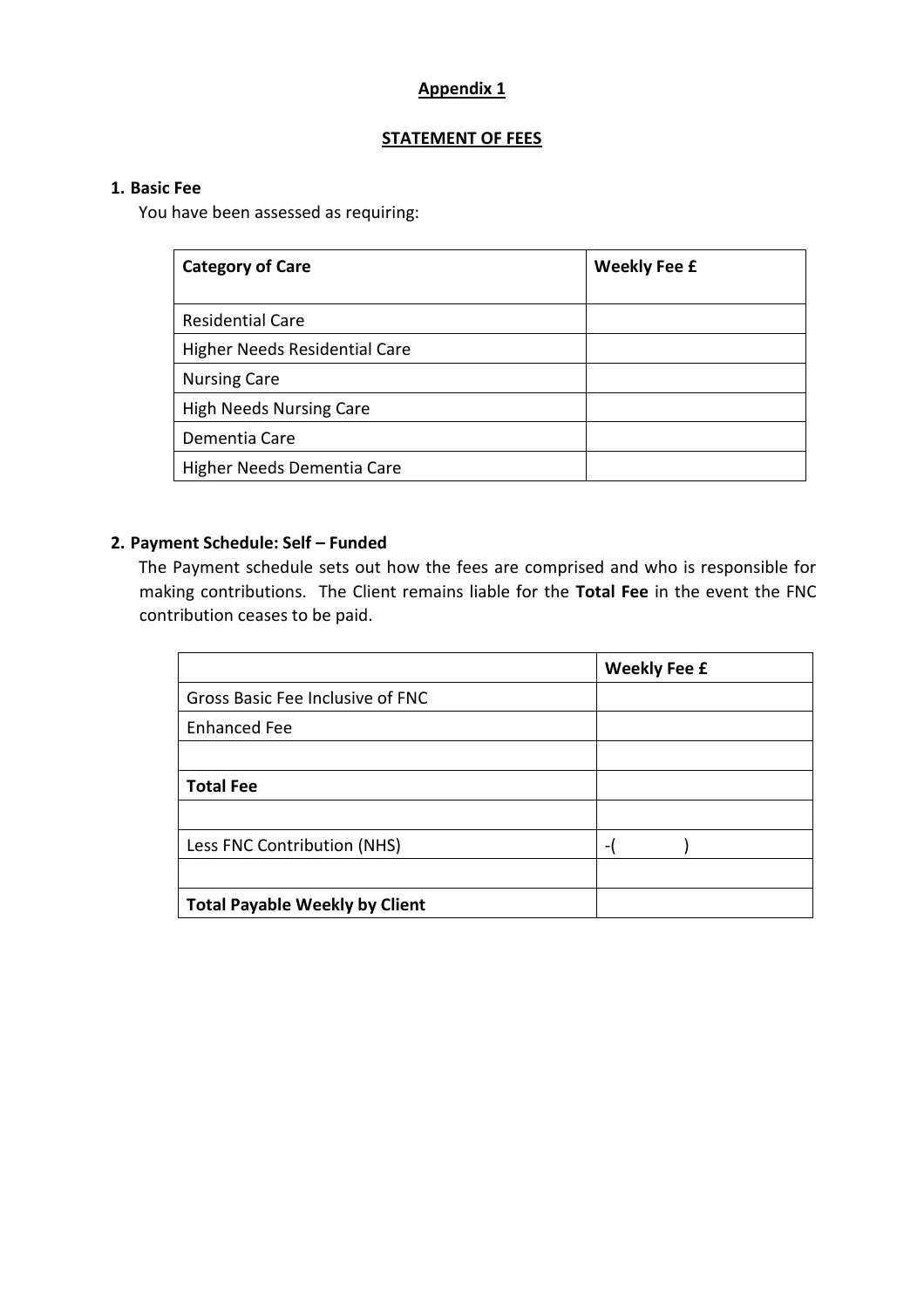# **3. Payment Schedule – First-Party-Top-Up**

# **Self - Funded with Deferred Payment Arrangement / 12 Property Disregard/CHC Funding**

The Payment schedule sets out how the fees are comprised and who is responsible for making contributions. If you are in receipt of CHC funding the Total Weekly Payable by the Client is to reflect the Higher Quality Accommodation/Service costs.

The Client will be charged the First-Party-Top-Up/Higher Quality Accommodation/Service Costs but remains liable for the **Total Fee**

|                                                        | <b>Weekly Fee £</b> |
|--------------------------------------------------------|---------------------|
| Gross Basic Fee (Inclusive of FNC)                     |                     |
| <b>Enhanced Fee</b>                                    |                     |
|                                                        |                     |
| <b>Total Fee</b>                                       |                     |
|                                                        |                     |
| Less FNC Contribution                                  | -(                  |
|                                                        |                     |
| Less CHC Payment                                       | -(                  |
|                                                        |                     |
| Less Payment Received by Local Authority (Deferred) -( |                     |
| Payment Agreement)                                     |                     |
| Less Payment Received by Local Authority (12 Week) -(  |                     |
| Property Disregard)                                    |                     |
| <b>Total Payable Weekly by Client</b>                  |                     |
| (First-Party-Top-Up/                                   |                     |
| <b>Higher Quality Accommodation/Service Costs)</b>     |                     |

# **4. Payment Schedule – Local Authority Funded Residents - Third-Party-Top-Up**

The Payment schedule sets out how the fees are comprised and who is responsible for making contributions.

In addition to the fees set out below if you are assessed as being eligible for FNC payments these will be made directly to the Home by the NHS. The third party will remain liable for the Third-Party-Top-Up.

|                                                                                      | <b>Weekly Fee £</b> |
|--------------------------------------------------------------------------------------|---------------------|
| Gross Basic Fee paid by the Local Authority as set out<br>in the placement agreement |                     |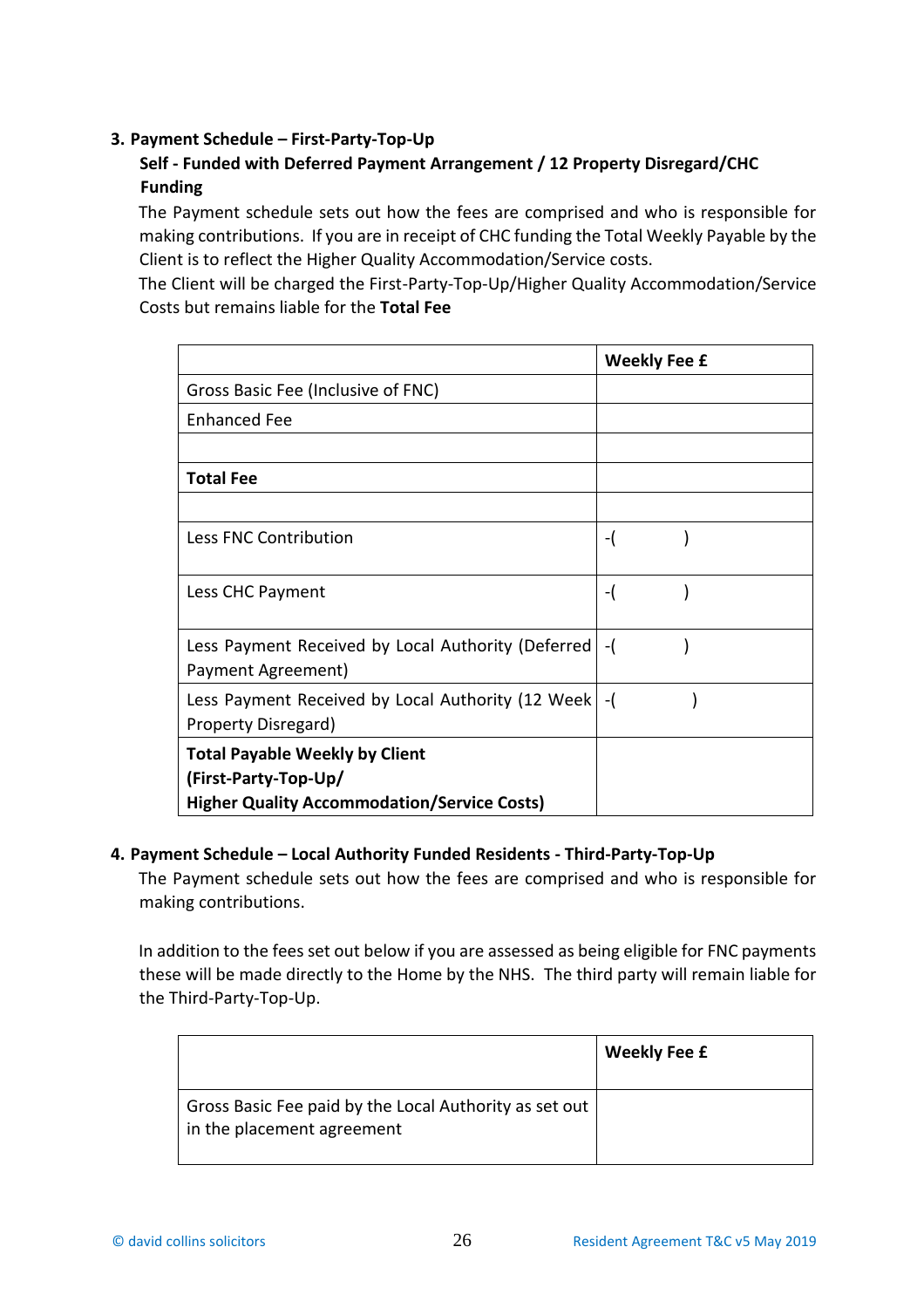| Enhanced Fee paid by Local Authority as set out in the<br>placement agreement |  |
|-------------------------------------------------------------------------------|--|
| Third-Party-Top-Up agreed and payable by Third<br>Party                       |  |

## **Appendix 2**

Financial Assessment

| Weekly fees                                                                              |                        |
|------------------------------------------------------------------------------------------|------------------------|
| Resident's available assets                                                              |                        |
| How are the assets valued?                                                               |                        |
| Property                                                                                 |                        |
| Cash in bank accounts                                                                    |                        |
| Pension/Other                                                                            |                        |
| Length of time available to pay private fees:                                            | YEARS<br><b>MONTHS</b> |
| Length of time before 3rd party top up YEARS ________ MONTHS<br>becomes applicable:      |                        |
| (This is when the level of funds falls to levels<br>when LA will make some contribution) |                        |

If the Client does not wish to disclose this to information then the Client must complete the Statement of Assets confirming that they have sufficient assets to meet the fees for at least three years, before assets fall to the levels whereby the Local Authority will help funding.

### **Statement of Assets**

I confirm that the fees and all the various top up and varying methods of future funding have been explained fully to me and I fully understand and agree to the above requirements to report changes in my financial position to the Company promptly. I confirm I have sufficient assets to meet my care needs in full for three years before I become entitled to claim Local Authority assistance.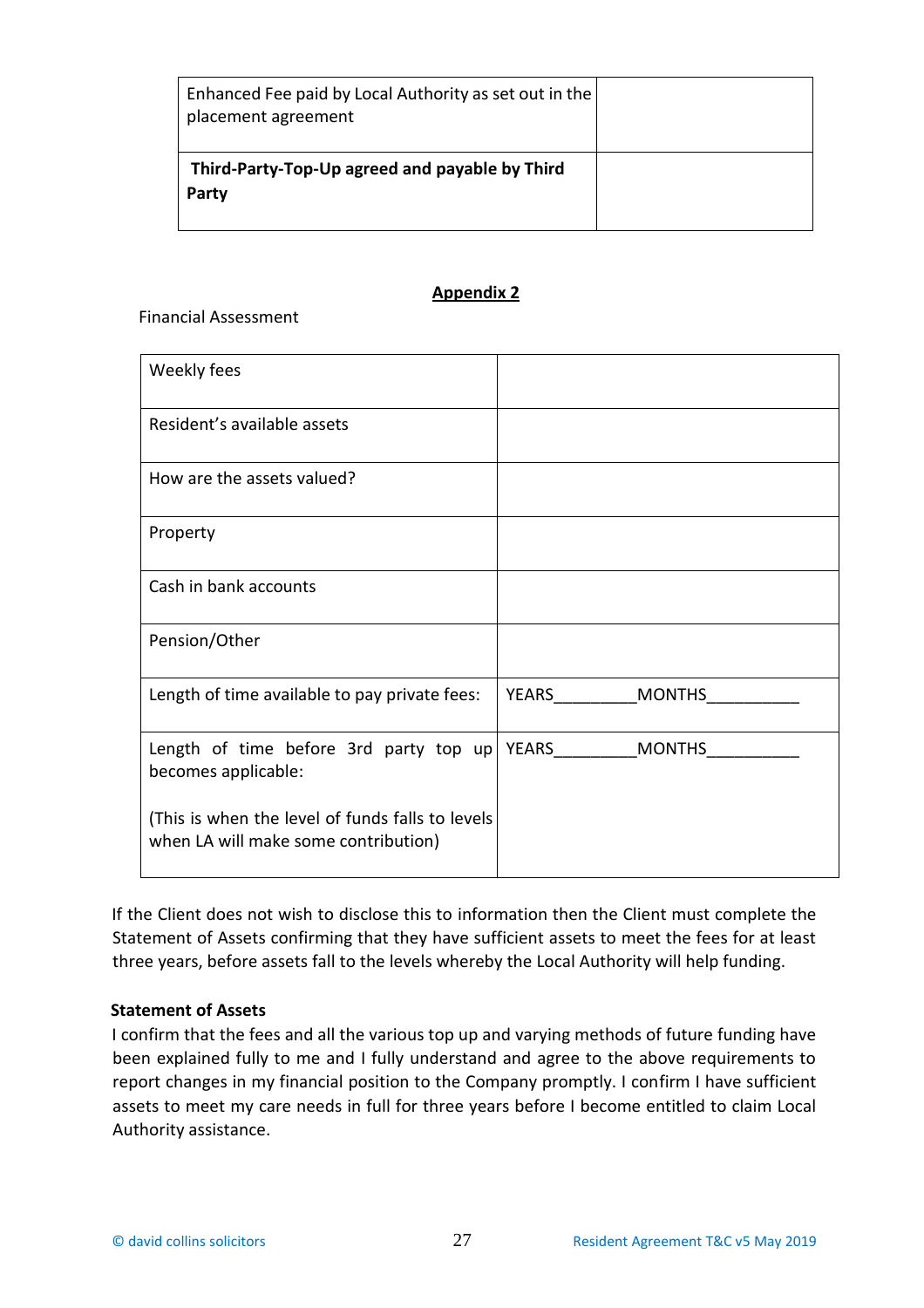|                          |  | Signed on behalf of the Company |
|--------------------------|--|---------------------------------|
|                          |  |                                 |
|                          |  |                                 |
| Client/Power of Attorney |  |                                 |
|                          |  |                                 |
|                          |  |                                 |
|                          |  | Date                            |
| <b>Appendix 3</b>        |  |                                 |

#### **Guarantor**

I agree to act as Guarantor for non-payment of fees by the Client. A Guarantor Agreement is attached to this Agreement.

Signature…………………………………………………………….

Name.......................................................................

Relationship/Position..............................................

Date...................................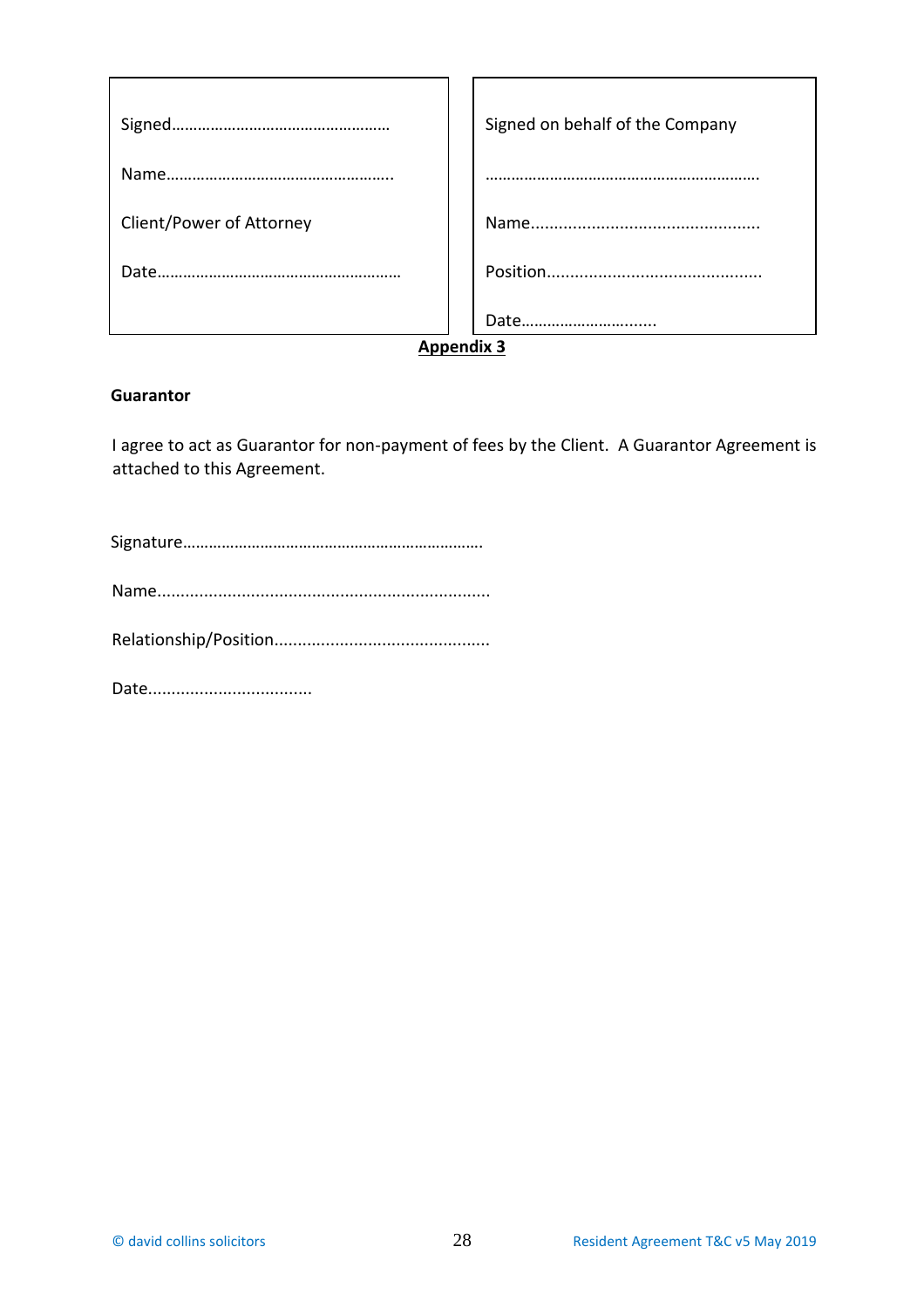# **Appendix 4**

# **PRIVACY NOTICE (OPTIONAL -CAN REPLACED WITH COMPANY'S PRIVACY NOTICE)**

## **Introduction**

As part of the services we offer, we are required to process personal data about our service users and, in some instances, the friends, relatives and representatives of our service users. "Processing" can mean collecting, recording, organising, storing, sharing or destroying data. We are committed to providing transparent information on why we need your personal data and what we do with it. This information is set out in this privacy notice. It will also explain your rights when it comes to your data.

# **Data Controller Information**

A Data Controller determines the purposes and means of the processing of personal data. The Company, is the "Data Controller" and its contact details are:

| Data Controller:                     | K Lodge Ltd                                       |
|--------------------------------------|---------------------------------------------------|
| Data Controller's<br>Representative: | Crizantema Farcas                                 |
| Data Controller's Address:           | K Lodge, 50 North End, Higham Ferrers NN10<br>8JB |
| Data Controller's Tel Number:        | 01933 315321                                      |

# **Data**

So that we can provide a safe and professional service, we need to keep certain records about you, and we need to have and advise you of the lawful basis for processing the data.

# **Service Users**

# General Data

We will process the following types of data about you:

- Your basic details and contact information e.g. your name, address, date of birth and next of kin;
- Your financial details e.g. details of how you pay us for your care or your funding arrangements.

The lawful reason for us processing this data is because:

- We are required to do so in order to fulfil an Agreement that we have with you;
- We are required to do so in our performance of a public task;
- We have a legal obligation to do so as set out in applicable legislation and guidance please see attached links [http://www.cqc.org.uk/guidance](http://www.cqc.org.uk/guidance-providers/regulations-enforcement/regulations-service-providers-managers-relevant)[providers/regulationsenforcement/regulations-service-providers-managers-relevant](http://www.cqc.org.uk/guidance-providers/regulations-enforcement/regulations-service-providers-managers-relevant) [http://www.cqc.org.uk/guidance-providers/regulations-](http://www.cqc.org.uk/guidance-providers/regulations-enforcement/regulations-service-providers-managers-relevant-guidance)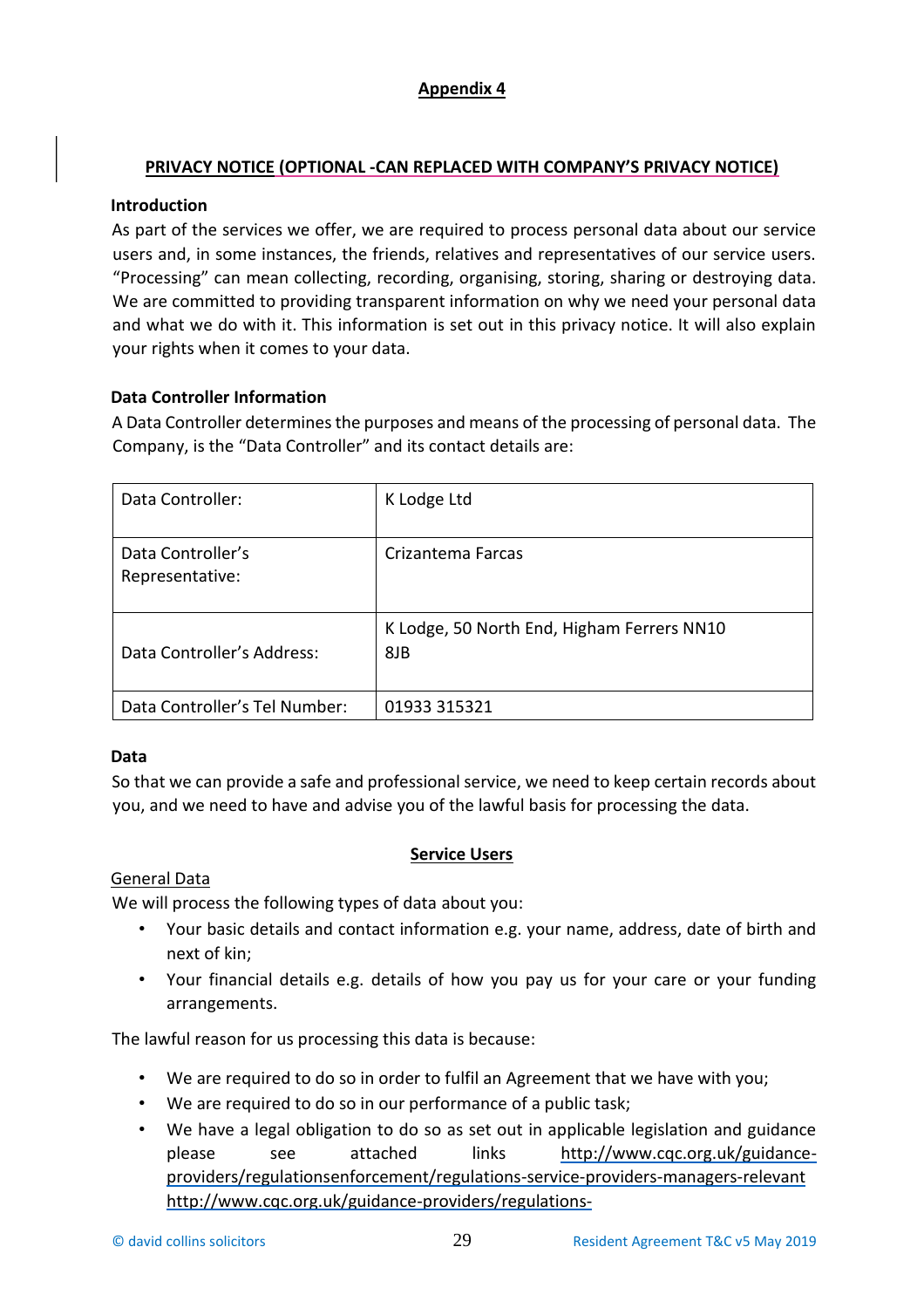## [enforcement/regulations-service-providers-managers-relevant-guidance](http://www.cqc.org.uk/guidance-providers/regulations-enforcement/regulations-service-providers-managers-relevant-guidance)

## Special Category Data

We will process the following data, which, is classified as "special category":

- Health and social care data about you, which might include both your physical and mental health data.
- We may also record data about your race, ethnic origin, sexual orientation or religion.

We require this data so that we can provide high-quality care and support.

The lawful reasons for us processing your special category data is because:

- We are required to do so in order to fulfil a contract that we have with you;
- We have a legal obligation to do so as set out in applicable legislation and guidance please see attached links [http://www.cqc.org.uk/guidance](http://www.cqc.org.uk/guidance-providers/regulations-enforcement/regulations-service-providers-managers-relevant)[providers/regulationsenforcement/regulations-service-providers-managers-relevant](http://www.cqc.org.uk/guidance-providers/regulations-enforcement/regulations-service-providers-managers-relevant)

[http://www.cqc.org.uk/guidance-providers/regulations](http://www.cqc.org.uk/guidance-providers/regulations-enforcement/regulations-service-providers-managers-relevant-guidance)[enforcement/regulations-service-providers-managers-relevant-guidance](http://www.cqc.org.uk/guidance-providers/regulations-enforcement/regulations-service-providers-managers-relevant-guidance)

- It is necessary for us to provide and manage health and social care services;
- We are required to do so in our performance of a public task;
- It is necessary due to social security and social protection law (generally this would be in safeguarding instances);

So that we can provide you with high quality care and support we need specific data. This is collected from or shared with:

- 1. You or your legal representative(s);
- 2. Third parties.

We do this face to face, via phone, via email, via post and via application forms.

Third parties are organisations we have a legal reason to share your data with. These include:

- Other parts of the health and care system such as local hospitals, the GP, the pharmacy, social workers, clinical commissioning groups, and other health and care professionals;
- The Local Authority;
- Organisations we have a legal obligation to share information with i.e. safeguarding team and the CQC;
- The police or other law enforcement agencies if we have to by law or court order **Confidentiality Sharing Information and Consent**

We understand that the data that we hold about you may contain personal and sensitive information. We have a duty to ensure that this information remains confidential. Unless we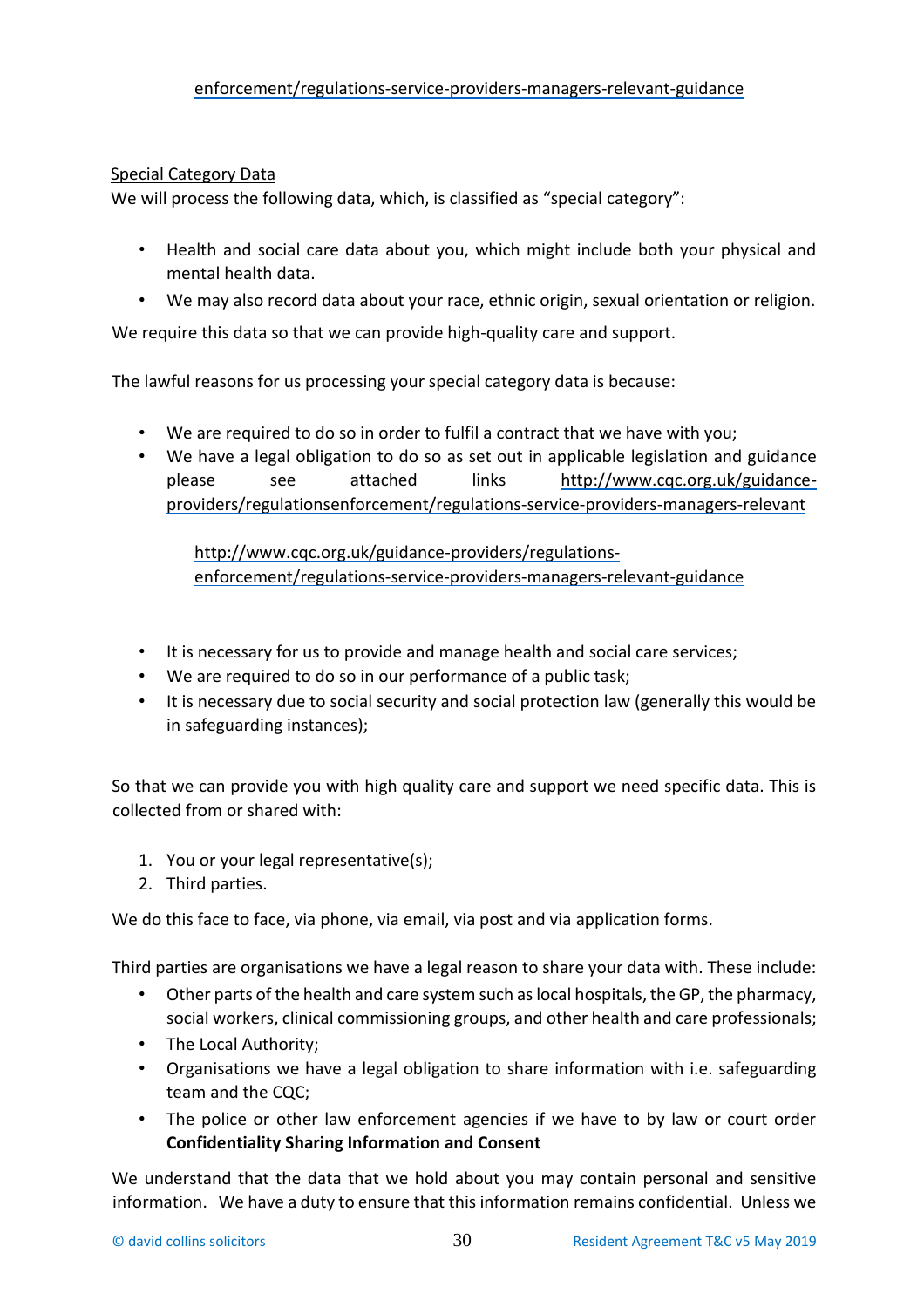are required to share this information in order to fulfil a legal obligation or where there is an overriding public interest requirement, we will seek your consent before sharing this information.

If we need to ask for your permission, we will offer you a clear choice and ask that you confirm to us that you consent. We will also explain clearly to you what we need the data for and how you can withdraw your consent.

# **Power of Attorney/Representatives**

As part of our work providing high-quality care and support, it might be necessary that we hold the following information about you:

- Your basic details and contact information e.g. your name and address;
- Details of any legal arrangements in place between yourself and the service user
- Financial details or bank details provided by you, if you are responsible for organising or funding the service users care
- Information about you that you have provided to assist in the effective delivery of care to the service user (e.g. personal histories, photographs, birthdays, anniversaries) We will process the following types of data about you:

By law, we need to have a lawful basis for processing your personal data. The lawful reason for us processing this data is in order for us

- We have a legitimate business interest in holding next of kin and lasting power of attorney information about the individuals who use our service.
- We are required to do so in order to fulfil a contract that we have with you;
- We are required to do so in our performance of a public task;
- We have a legal obligation to do so as set out in applicable legislation and guidance please see attached links

We may also process your data with your consent. If we need to ask for your permission, we will offer you a clear choice and ask that you confirm to us that you consent. We will also explain clearly to you what we need the data for and how you can withdraw your consent.

# **Your rights**

The data that we keep about you is your data and we ensure that we keep it confidential and that it is used appropriately. You have the following rights when it comes to your data:

- 1. You have the right to request a copy of all of the data we keep about you. Generally, we will not charge for this service;
- 2. You have the right to ask us to correct any data we have which you believe to be inaccurate. You can also request that we restrict all processing of your data while we consider your rectification request;
- 3. You have the right to request that we erase any of your personal data which is no longer necessary for the purpose we originally collected it for, subject to any statutory requirements to retain your data. (We retain our data in line with the requirements of